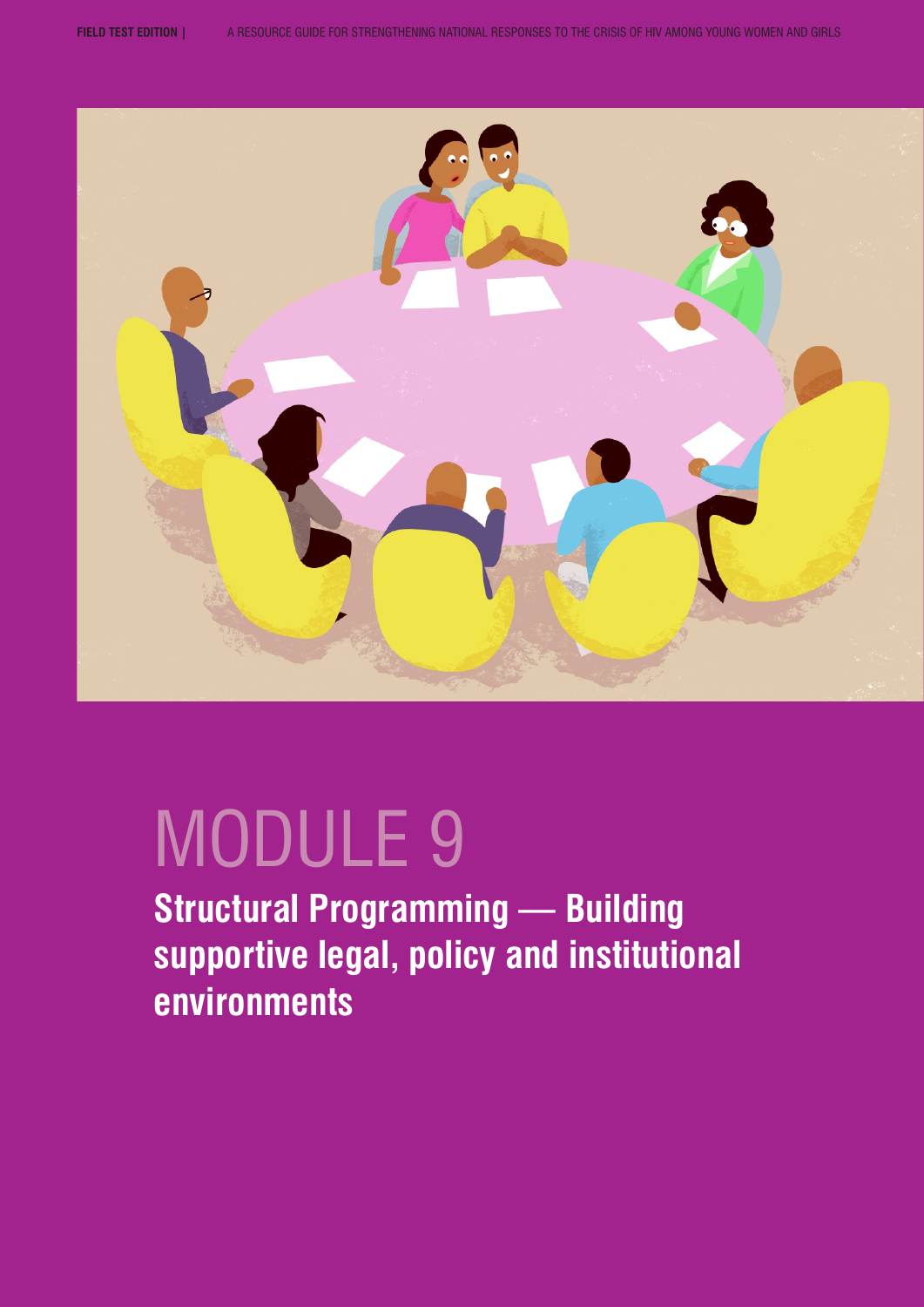# **Preamble**

Important global commitments have been made to promote human rights, regardless of gender, age or other characteristics as framed by the UN Declaration of Human Rights (December 1948). The Convention on the Elimination of all forms of Discrimination Against Women (CEDAW) — passed by the UN General Assembly in 1978 and ratified in 1981 — has been signed by at least 189 states. Yet in numerous member states that have ratified CEDAW or adopted the Protocol to the African Charter on Human and Peoples' Rights on the Rights of Women in Africa (the 'Maputo Protocol') and other commitments, multiple legal and policy barriers still exist regarding the rights of females of any age to make their own decisions in the diverse spheres of their lives.

Direct girl-serving interventions may improve the competencies of individual young women and girls. However, these will have limited effectiveness unless a deliberate attempt is made to address the mediating factors (laws, policies and institutions) that open or close down opportunity pathways for girls, ultimately affecting their health, HIV and well-being outcomes. Effective programming needs to go beyond the focus on the individual girl towards a focus on transforming the power dynamics and opportunities that perpetuate inequalities and, particularly, on transforming gender equality, as well as on focusing on entrenched poverty and class systems.

During the transition from childhood to womanhood, girls may experience increasingly more rigid (even restrictive) expectations, norms, practices and opportunities. The key challenge is understanding how legal codes and policies can be leveraged or designed to constitute a positive opportunity structure for adolescent girls, young women and their families, and understanding how institutions and systems can be reformed to help young women and adolescent girls effectively navigate their futures.

This module describes the role of the legal, policy and regulatory spheres in shaping opportunities for women and girls, and demonstrates the potential roles of implementers to advocate for, influence and support implementation.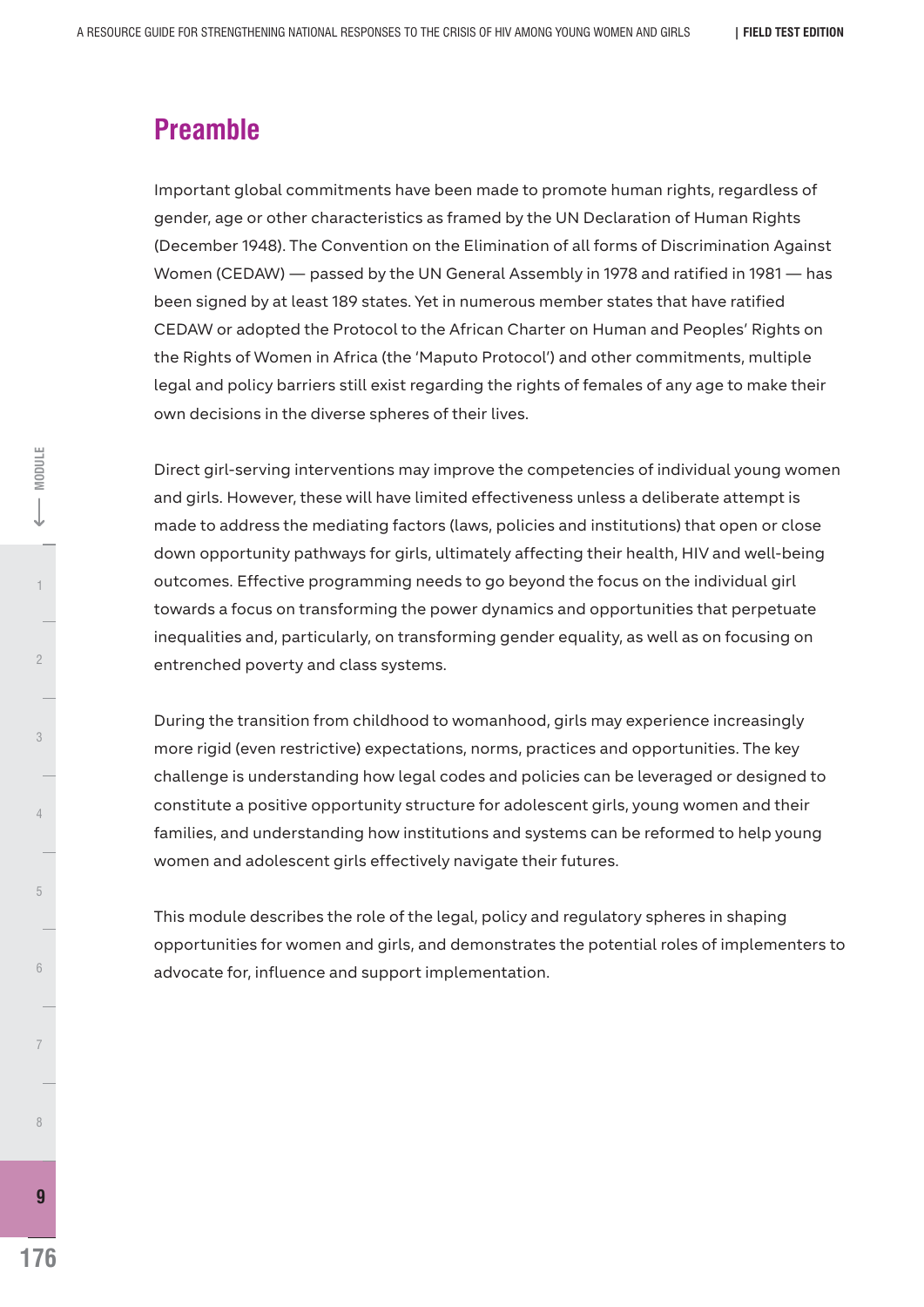# **Key Takeaways**

- Beyond her specific daily circumstances, a girl's ability to translate skills into action are dependent on her own development (cognitive, emotional, social, physical, spiritual and behavioural) and her physical and social environment.
- A powerful combination of explicit and implicit institutional norms, systems attributes, and the legal and policy landscape work together to create or forestall pathways to opportunities for girls at every point in their transition to adulthood. Opportunity structures function as mediating factors in enabling a girl to transform new skills into empowered action.
- A gender-transformative approach to girls' vulnerability transcends a focus on individual or even group action, and embraces the need to transform power relations, systems and structures across the legal, political and economic contexts.
- Changes to the legal, policy and institutional framework are often cited as arduous and lengthy. Yet the legal and policy pathway offers the most potential to institutionalize improvements in the lives of young women and adolescent girls. Communities, networks and coalitions can be empowered with knowledge and organized to challenge ineffective laws, policies and the political process.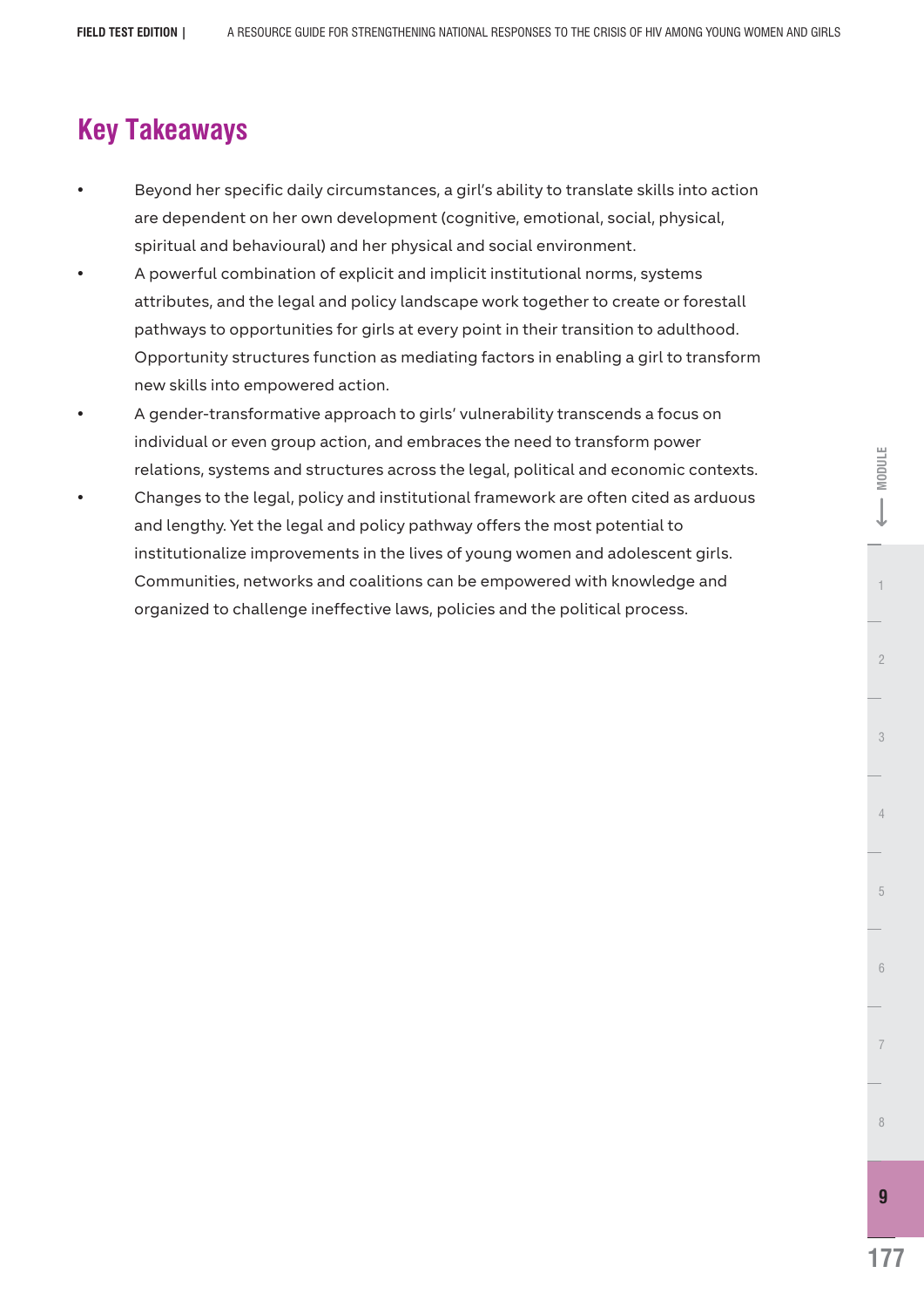# **Programming Considerations**

In the African region, the Maputo Protocol — adopted by the African Union in Maputo, Mozambique, in 2003 and ratified in 2005 — guarantees comprehensive rights to women, including the right to take part in the political process, to social and political equality with men, to improved autonomy in their reproductive health decisions and to an end to female genital mutilation *(see 'Protocol to the African Charter on Human and Peoples' Rights on the Rights of Women in Africa').* A rich tapestry of regional and subregional commitments and national laws further strengthen these political commitments.

Females face a number of legal challenges in the context of HIV — even in numerous member states that have ratified or adopted the Maputo Protocol and other commitments — **1** including the following:

- Interpersonal violence and violence against women and girls
- Plural legal systems in which both formal and informal justice systems, such as customary, tribal, religious and traditional law, operate and often result in educational, economic, reproductive and human rights being denied rather than enhanced
- Criminal law provisions that disproportionately affect women on sexuality, sexual orientation, gender identity and expression, choice of work, recreational activities, access to sexual and reproductive health (SRH) services, and confidentiality of HIV status
- Lack of access to SRH information and services
- Absence of sex- and age-disaggregated data that would reveal whether young women and adolescent girls are experiencing negative health outcomes disproportionately to males

# **9.1 Promote Legal, Policy and Regulatory Environments that Create Girl- and Women-friendly Opportunity Structures**

To protect the rights of young women and adolescent girls, opportunity structures must be institutionalized in each country, starting with legal policy, and regulatory frameworks that safeguard girls' and women's inalienable rights and equip them with the tools for personal advancement. Promoting activities within those sectors includes:

- **Health:** 
	- Legislative and policy action to reduce and reconcile mandatory minimum age of consent to access services
	- Banning the sale of alcohol to minors and within a defined perimeter around child-serving institutions
	- Abolishing nationality and residency requirements that block minors' access to services

**MODULE**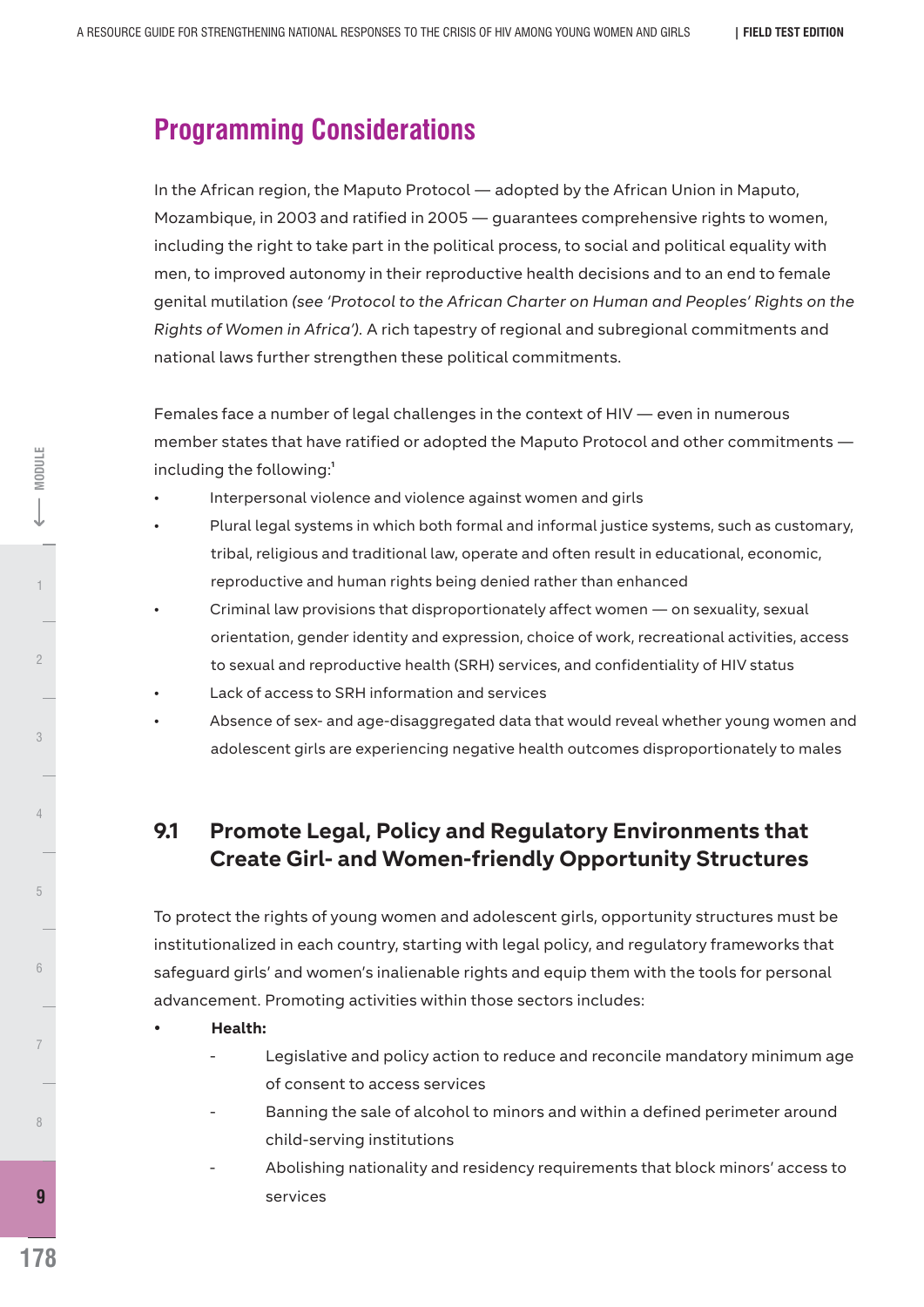- Abolishing user fees and/or instituting financial protections to promote access to services by young women and girls
- Instituting, popularizing and enforcing bills on patients' rights, including stipulations on privacy, confidentiality and informed consent laws.

#### **Education:**

- Passing universal primary and secondary education access laws
- Promoting girl-friendly schools
- Legal and policy reviews to address discrimination against pregnant and parenting adolescent girls and young women
- Revising comprehensive school health policies, including integration of comprehensive sexuality education

#### **Economic and Social Protection:**

- Implementing affirmative action programmes to equalize women's access to financial services and employment (loans and other business inputs)
- Integrating social safety nets to prioritize medical transportation vouchers, free healthcare, and cash transfers for vulnerable people (i.e. children, adolescent girls, pregnant women, the elderly and people with disabilities)
- Passing land inheritance and property protections
- Improving access to the legal registration of births and deaths
- Providing universal childcare, targeting the most vulnerable homes, to allow mothers to work
- Passing laws to avail paternity and maternity leave

#### **Justice and Protection:**

- Ensuring protection against domestic violence and gender-based violence (GBV)
- Passing laws to end the marriage of minors under 18 years of age
- Proscribing human trafficking for labour and sexual exploitation
- Promoting laws that explicitly address online sexual exploitation
- Promoting and implementing child safeguarding policies to enhance child safety within institutions and child-serving systems
- Establishing Pre-trial diversion policies to prevent child entry into the juvenile system
- Establishing victim-friendly and family courts to promote access to justice
- Reconciling formal, traditional, and religious laws in the interest of protecting the child

8

7

4

3

1 **2** MODE  $\begin{bmatrix} 1 & 2 \\ 2 & 1 \end{bmatrix}$  2

 $\overline{2}$ 

**E-MODULE** 

5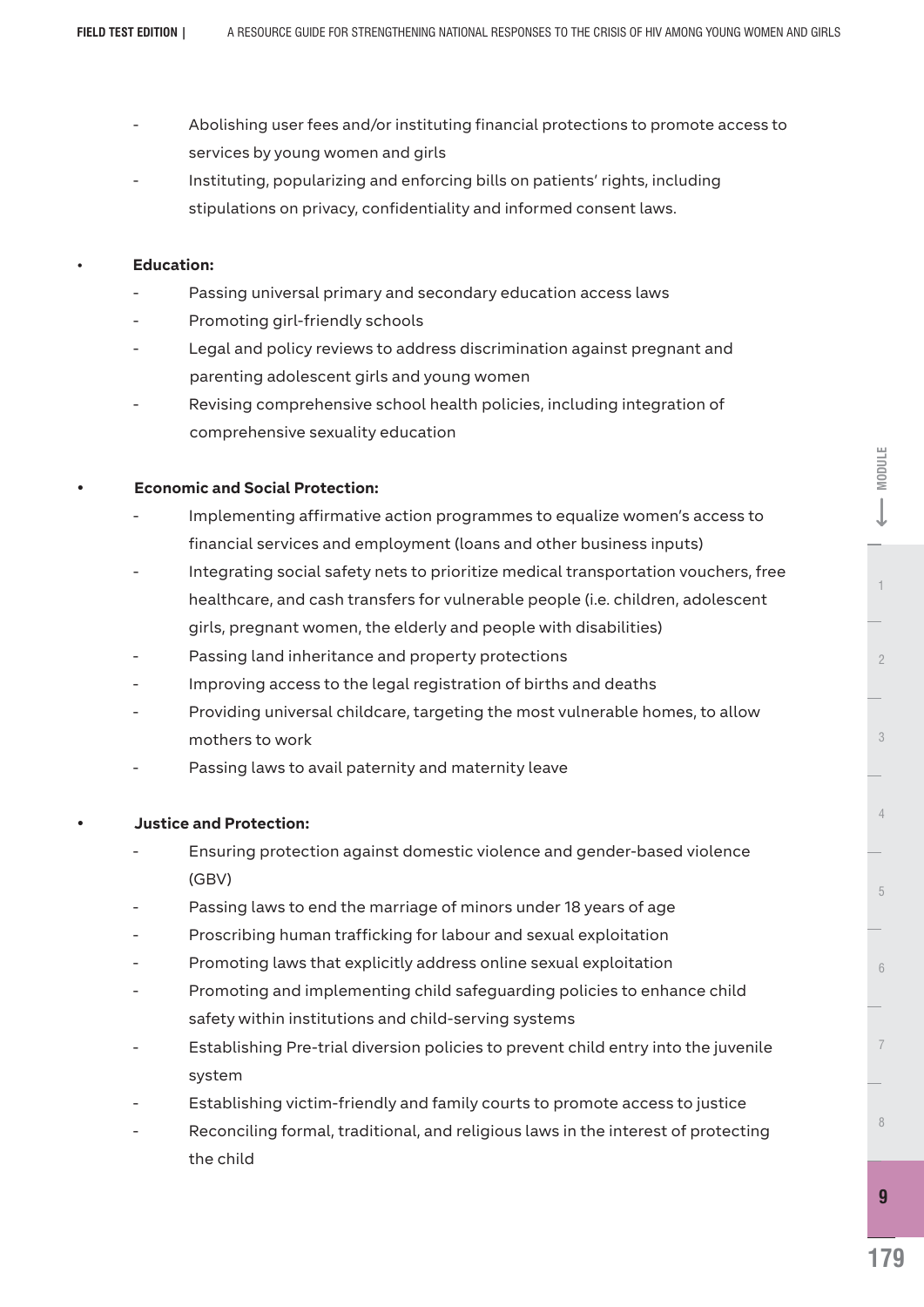# **9.2 Support Safe Environments for Young Women and Adolescent Girls**

Adolescent girls and young women need to feel — and be — safe.

Adolescent girls and young women may face multiple forms of violence, including sexual violence, in diverse settings: at school, in the home, at work, in places of entertainment or religion, and in unsafe urban and rural environments. Simply walking to school may pose a risk, particularly where oppressive gender norms exist, and men and boys face little sanction for aggressive and violent behaviour. The United Nations Educational, Scientific and Cultural Organization (UNESCO) and the United Nations Entity for Gender Equality and the Empowerment of Women (UN Women)<sup>2</sup> report that more than 246 million children are subjected to GBV in or around schools every year. This not only violates their human rights. It also can cause far-reaching physical, psychological and educational consequences.

In many contexts, females are still regarded as perpetual minors, subjected to their fathers' decision-making until they are married, when decision-making power transfers to their husbands. Marital rape, or non-consensual sex between married persons, is not recognized as a legal offence in many countries despite its forced and violent nature. Where wider laws against sexual violence do exist, they may not be effectively enforced, and young women and adolescent girls may have great difficulty seeking protection or redress.

This lack of individual autonomy and legal protection has serious consequences for young women and adolescent girls' holistic health and well-being, including HIV prevention. Mutually reinforcing advocacy is needed at all levels to change repressive laws, policies and regulations and to ensure that supportive ones are effectively enforced and fully implemented.

Creating safe spaces has emerged as a key strategy for the protection and empowerment of young women. These safe spaces can be created at the city level, in schools and in the community. Efforts can be made at the city level through creating better and safer public spaces where the community feels ownership and engagement and where design services function. This placemaking process engages young women and adolescent girls in planning and implementing public-space improvements for safety. School-related gender-based violence (SRGBV) is a particular focus of concern and can affect girls and boys, teachers and students. Community-owned places of safety and shelters can provide a community safety net for survivors of violence. The key objectives of community safe spaces are to provide young women and adolescent girls with a place to: socialize and build social networks;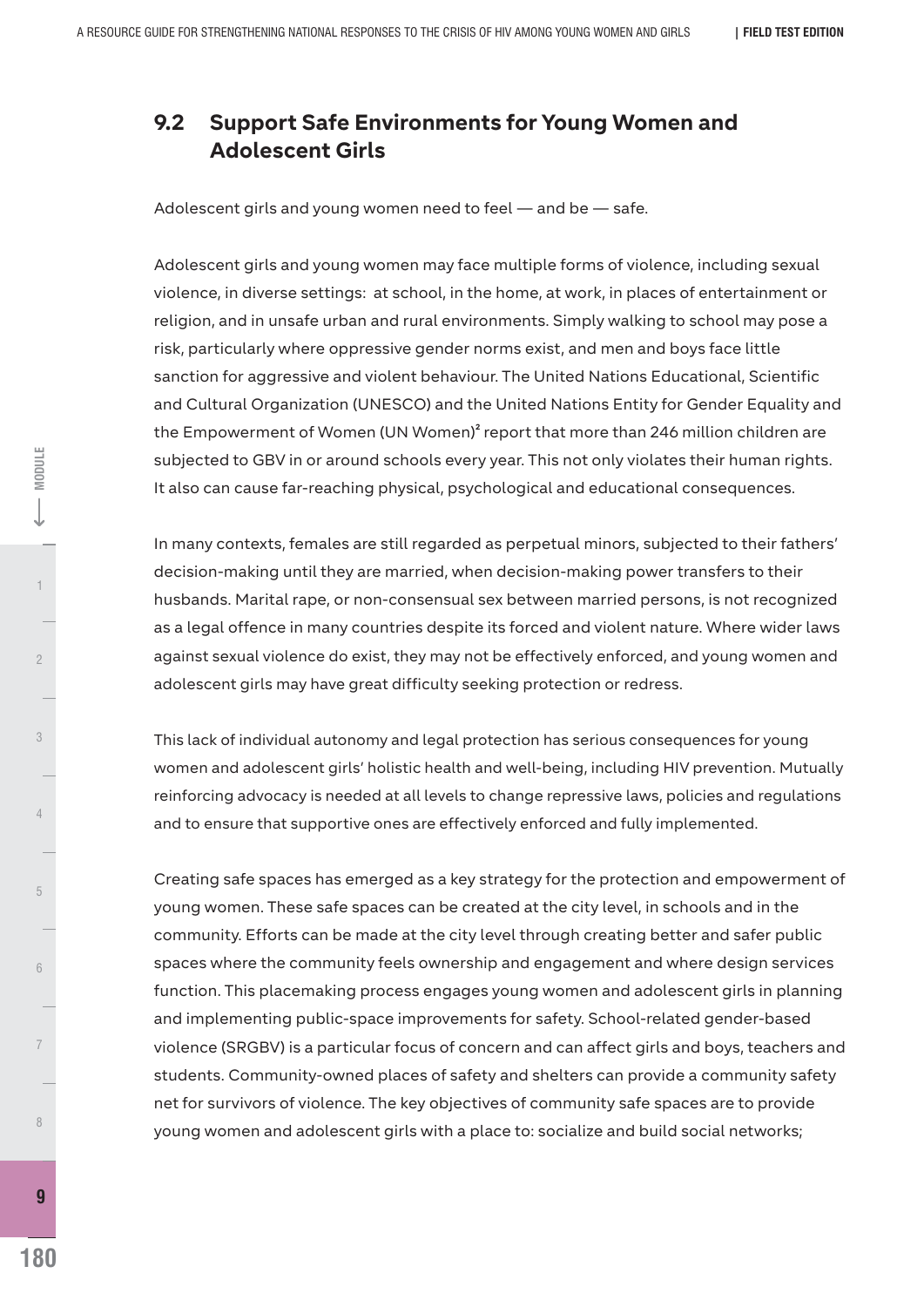receive social support from peers; acquire relevant skills; access safe and non-stigmatizing GBV response and prevention services (medical, legal and psychological); and receive information on women's rights, health and services (*see 'Women & Girls Safe Spaces')*.

Safe spaces should be designed to follow some basic guiding principles and be:

- Led by women and girls, to empower them. Safe spaces should be led by women and girls through project planning and monitoring and evaluation to ensure ownership and relevancy.
- **Client/survivor centred.** The activities and services offered at the safe space should prioritize the safety and confidentiality of those accessing the centre. Design of the space, case files and client data should ensure confidentiality and privacy. All women and girls should have access to the centre and to staff trained in nondiscriminatory practices.
- Safe and accessible. The centre should be located in the community so that it is accessible and affords safety and privacy. The location should be established through discussion with women and girls and the community.
- **Influenced by the community.** The success of women and girls in being able to access safe spaces is greatly influenced by community leaders, parents, husbands and partners. These stakeholders should be engaged in discussions around design and implementation of the safe space *(See 'Module 6').*
- **Coordinated and multisectoral.** The women and girls served at the centre have many and various needs. Services should respond to their developmental needs and diverse situations, particularly those related to GBV prevention and response. Examples of services provided might include SRH, psychosocial support and legal services. Clear internal and external referral protocols are essential.
- **Tailored.** Safe spaces balance service delivery, structured activities and opportunities to socialize with other women and girls, all through a lens of cultural and age-appropriateness. Safe spaces should actively seek to include young women and adolescent girls in all their diversity, including those with disability.

# **9.3 Engender Institutions to Work for Young Women and Adolescent Girls**

A deeply transformative approach to programming that addresses gender inequities should transcend the interpersonal and social spheres by striving both to deepen the relationships between key institutions and systems and the young women and adolescent girls they serve, and to achieve equality between men and women with regards to decision-making and control of resources. This will help empower women to play a full role in society.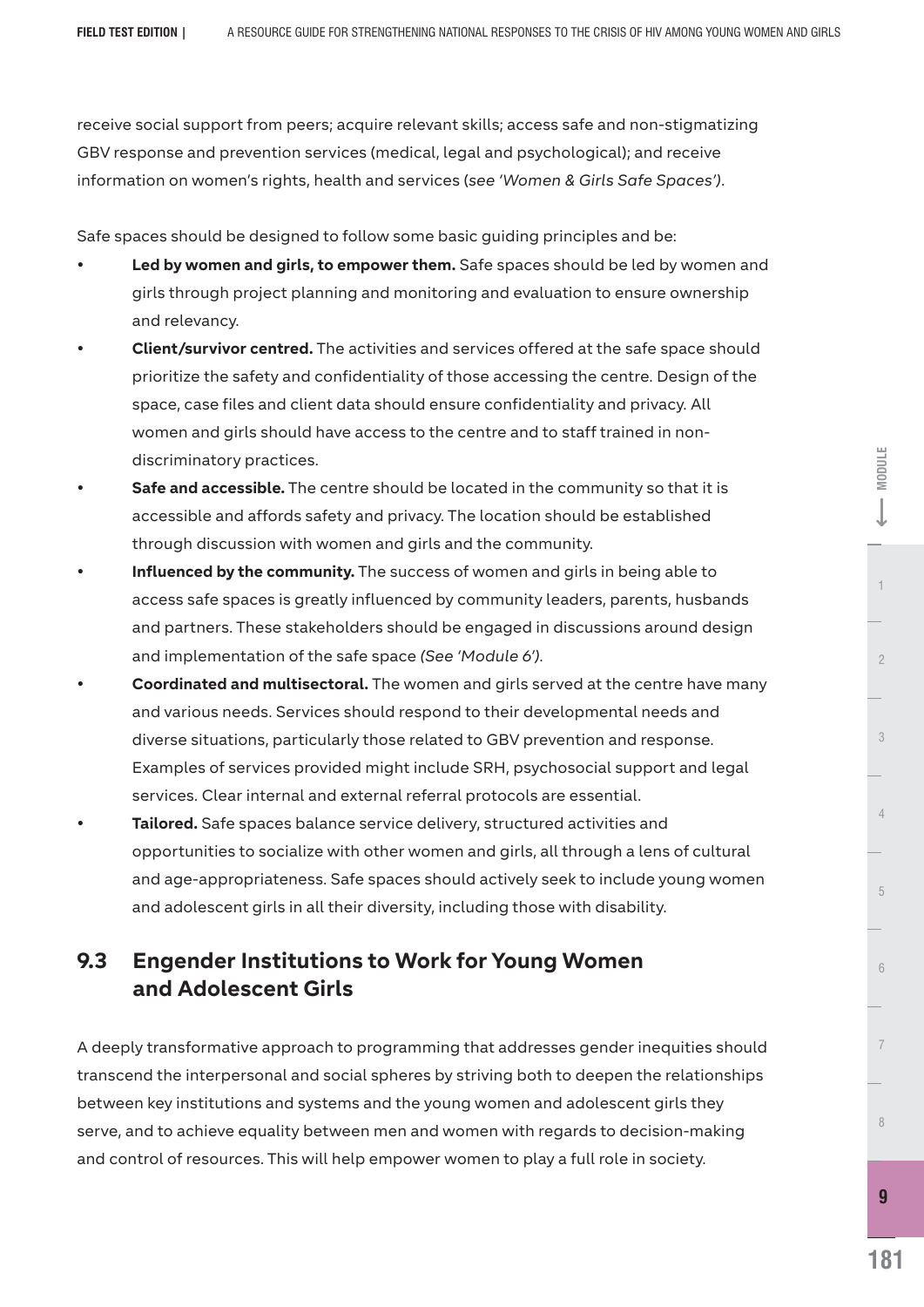Although changing deep-seated values, norms and unequal power relations takes time, a combination of mutually supportive approaches — from the introduction and enforcement of supportive legislation, rules and regulations to effective community- and female-led initiatives — gradually make a difference. One of the many benefits is to reduce the vulnerability of adolescent girls and young women to HIV infection.

Specifically, with regards to SRH and rights, including HIV prevention and care and access to treatment, a gender-transformative approach means improving the access of young women and adolescent girls to all sexual and reproductive services, and engaging men and boys to address their own sexual and reproductive needs in ways that also support adolescent girls' and women's sexual and reproductive desires, needs and decisions. It is also essential to help communities to challenge social norms that perpetuate gender inequality.

#### **Institutional transformation and system strengthening**

Transforming institutions to improve the quality of care provided to young women and adolescent girls and to strengthen the capacity of national and local systems to address violence and to promote human rights involves a number of steps *(see 'Module 7.5, Build Girlresponsive Systems of Care'),* including:

- 1. **Start with a high-quality gender-responsive situational analysis** that explores the context-specific development and humanitarian challenges and, through quality disaggregated data, reveals which populations are most vulnerable and most likely to lack access to services *(see 'Module 1').*
- 2. **Strengthen the capacity of national and local systems to address violence and to promote human rights.** Undertake or commission formal assessments of the institutions and legal environment that shape high-level decision-making and policy formulation regarding services for young women and adolescent girls, including within health, education, justice and the welfare state.
- 3. **Map the stakeholders and interests that influence key institutions and institutional frameworks,** including their mandates and limitations, entry points, direct and indirect levers of influence, and key transition points.
- 4. **Support the convening of national dialogues and action-planning on HIV prevention** with stakeholders from government and civil society, and with young women and adolescent girls. Particularly focus on judicial dialogues that can affect case law on gender and women's rights, and on parliamentary dialogues to sensitize ministry officials.
- 5. **Institute routine and structured reviews of institutional by-laws, policies and protocols,** including extensive reviews of legal and policy compliance, implementation and institutional bottlenecks.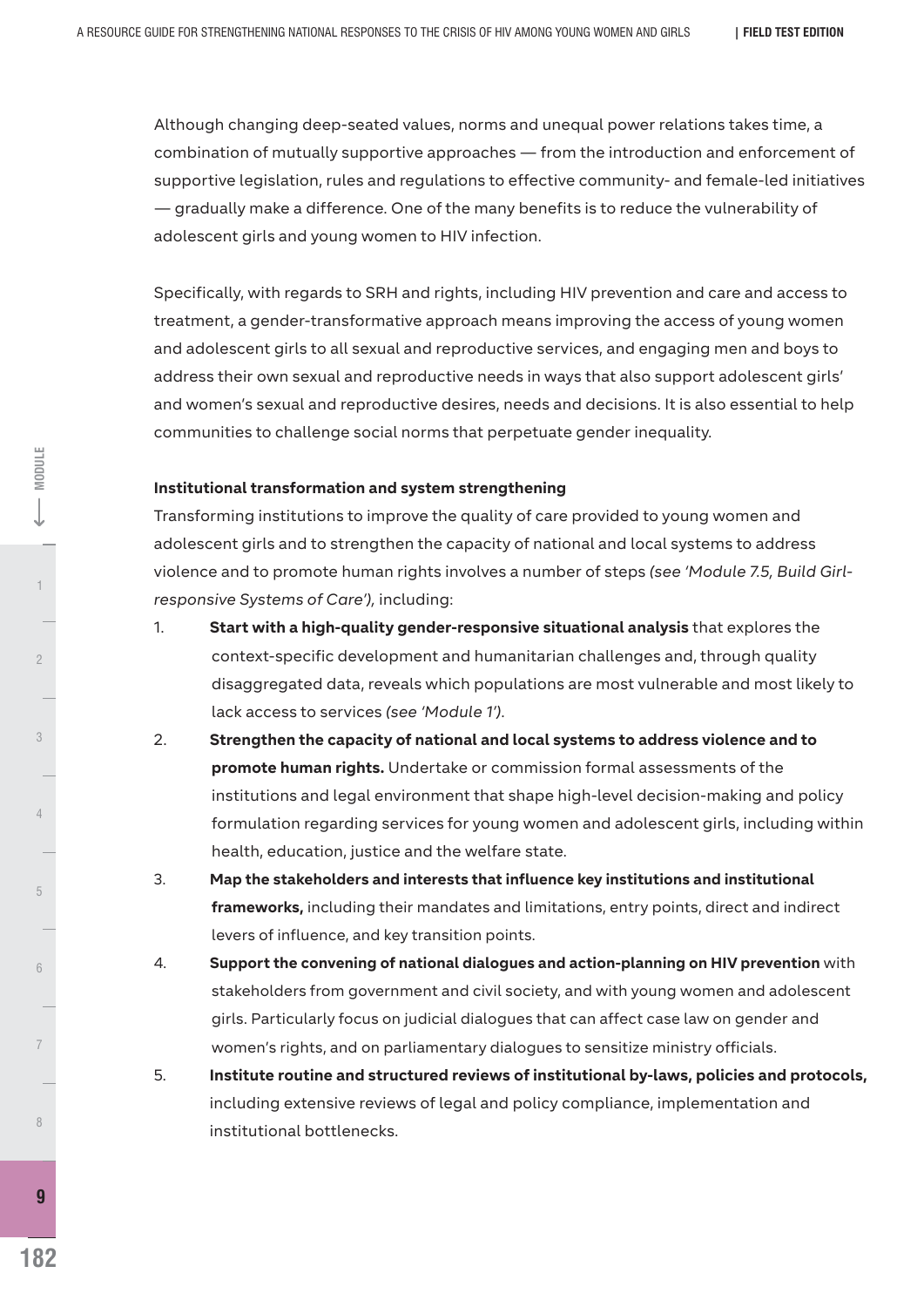- 6. **Promote tracking and monitoring of resource allocations and resource flows dedicated to gender-sensitive provision** at all levels of decentralization in government, and advocate for youth- and gender-responsive budgeting.
- 7. Explicitly promote the engagement of young women and adolescent **girls as advocates and champions** in the key sectoral and institutional governance structures. Ensure that representation is balanced (not tokenistic), that explicit supports are available to ensure that activists and representatives understand the complexities of navigating decision-making spaces, and that representatives have formalized links that allow twoway communication with institutions.

# **9.4 Advance the Implementation of Legal, Policy and Regulatory Instruments for Communities**

Even in the most gender-progressive environments, providing the right instruments and modalities to execute existing legal and policy frameworks remains a key barrier to the attainment of the rights of young women and adolescent girls. While funding limitations are broadly recognized as a critical determinant of the coverage and quality of implementation, there is no shortage of concrete actions that communities and advocates could be galvanized to execute to close the gap between legislation or policy formulation and implementation.

Legal empowerment of key affected communities — including broad-based legal advocacy and campaigns to educate communities on the details and implications of new and existing laws (legal awareness), popularization of laws that benefit young women and adolescent girls, and civic education to equip citizens with an understanding of their rights within the legal and justice system — forms a critical foundation for any implementation efforts.

Instituting rights of redress and mechanisms for appeals can ensure that institutions and systems are held to account, and can restore some trust between communities and the formal system. Effective actions may include designating an office or desk for an ombudsman to investigate maladministration, developing rights and responsibilities charters, and setting up whistle-blower hotlines to report violation of the law.

Strengthening legal advice and assistance is a critical missing link in rights redress for the poor and disenfranchised and can help to surmount persistent low levels of engagement with the formal justice sector. For less sensitive issues, legal aid, paralegal assistance programmes and mobile clinics offer tremendous promise, particularly if complemented with interventions to strengthen the links between justice, enforcement and social service providers and with awareness-raising efforts. Where there are critical gaps in the range of funded staff available,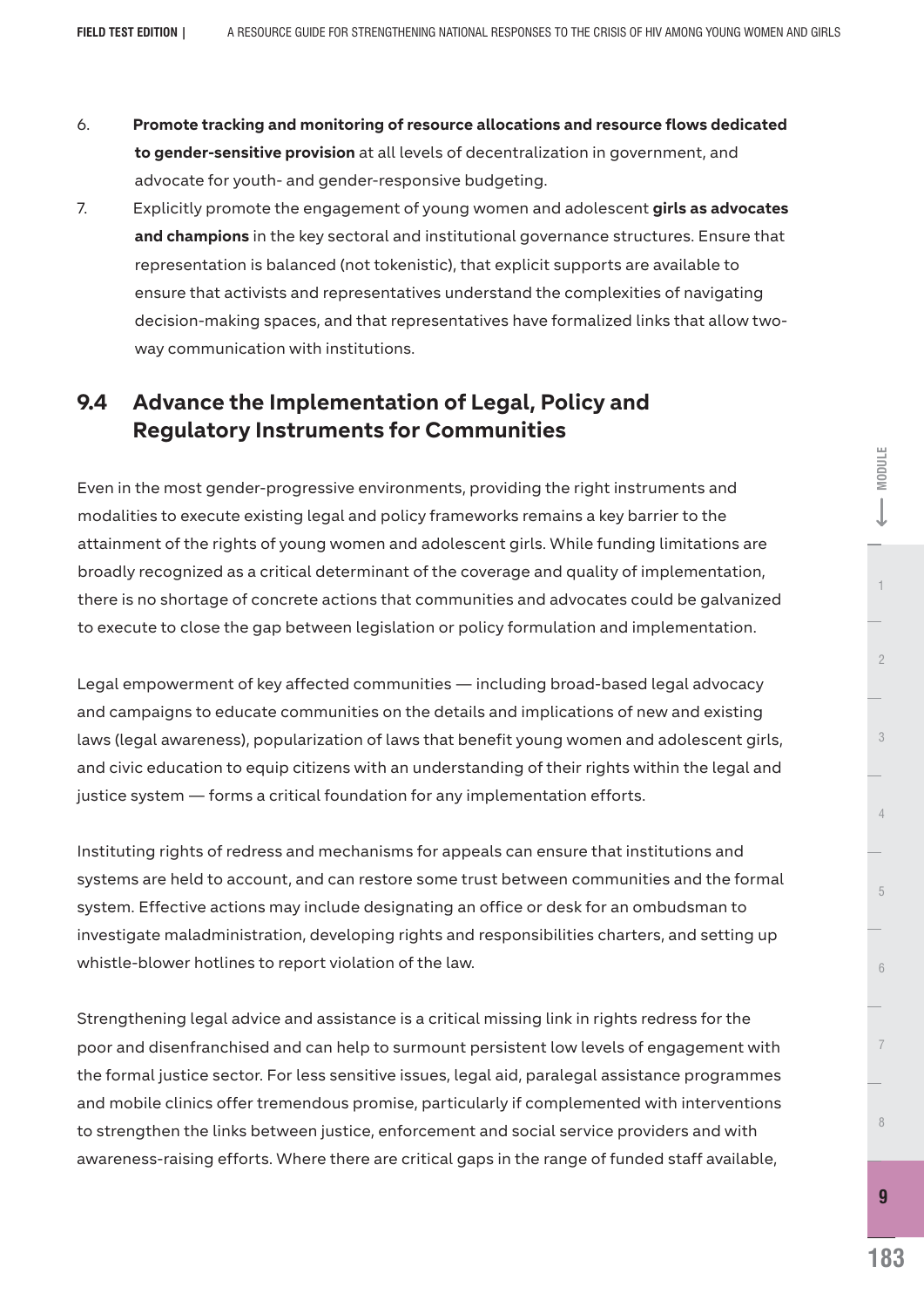efforts to extend the reach of the formal justice system, such as through citizen brigades, can make critical services available to neglected communities. Community paralegals can be trained and engaged to use their knowledge of the law to seek solutions to instances of injustice within their own communities. Especially compelling are programmes that build the skills of sex workers to provide services to other young women within their communities *(see 'Community-based Paralegals: A practitioner's guide').*

#### **Reconciling formal, customary and religious justice systems**

Often, the families and communities most in need of policy and legal intervention opt out of the formal system, for reasons ranging from fear and distrust to politicization. Often, indigent families believe the system has been designed for the wealthy (elite capture), or have limited resources and time to engage the formal sector. For these reasons, they may view traditional, customary and religious systems as more legitimate, or at least as a preferred alternative.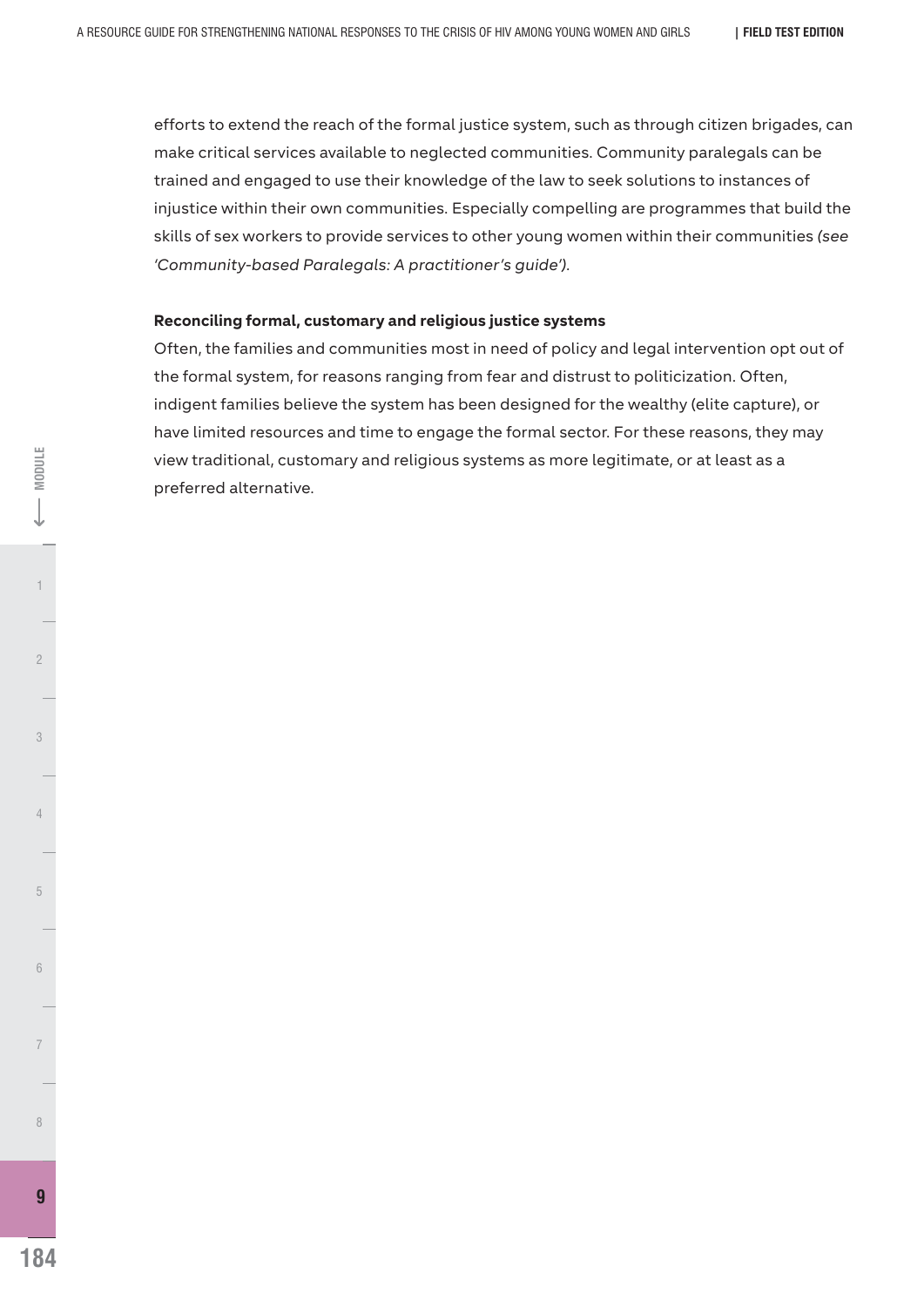# **Promising Directions**

**Aligning for 21st century skills.** Girls' limited access to economic and financial opportunity is closely linked to multiple risks and vulnerabilities, including early marriage, early unintended pregnancy, and HIV acquisition. Educational attainment directly predicts girls' holistic well-being for numerous of these outcomes, yet girls' education continues to be poorly prioritized. The disparities between girls and boys is intensified in the digital space, and by limited efforts to equip them with competencies such as critical thinking, media and technology literacy, communication and collaboration. In the long term, as societal demands evolve, these twenty-first century skills will enhance employability of young women and adolescent girls. Ensuring that young women and adolescent girls have the skills and opportunities to meet the evolving needs of the workplace could advance gender transformation and help young women and adolescent girls in their personal and professional development *(see 'Global Framework on Transferable Skills').*

**Restorative justice.** There is increased recognition of the need to establish justice interventions that are not merely punitive, but incorporate values of healing, reconciliation and mutual respect. This is perhaps a reversion to the values held by traditional societies. Within families, communities, schools, civil society and government, applying concepts of restorative justice provides conflict resolution and promotes cohesive and democratic societies. In this paradigm shift, restorative justice does not assess the degree of punishment but focuses more on how recurrence of violence or transgression is prevented by reintegration of the offender into society. The concept can be applied to young women and girls as citizens in conflict with the law, or as victims or witnesses.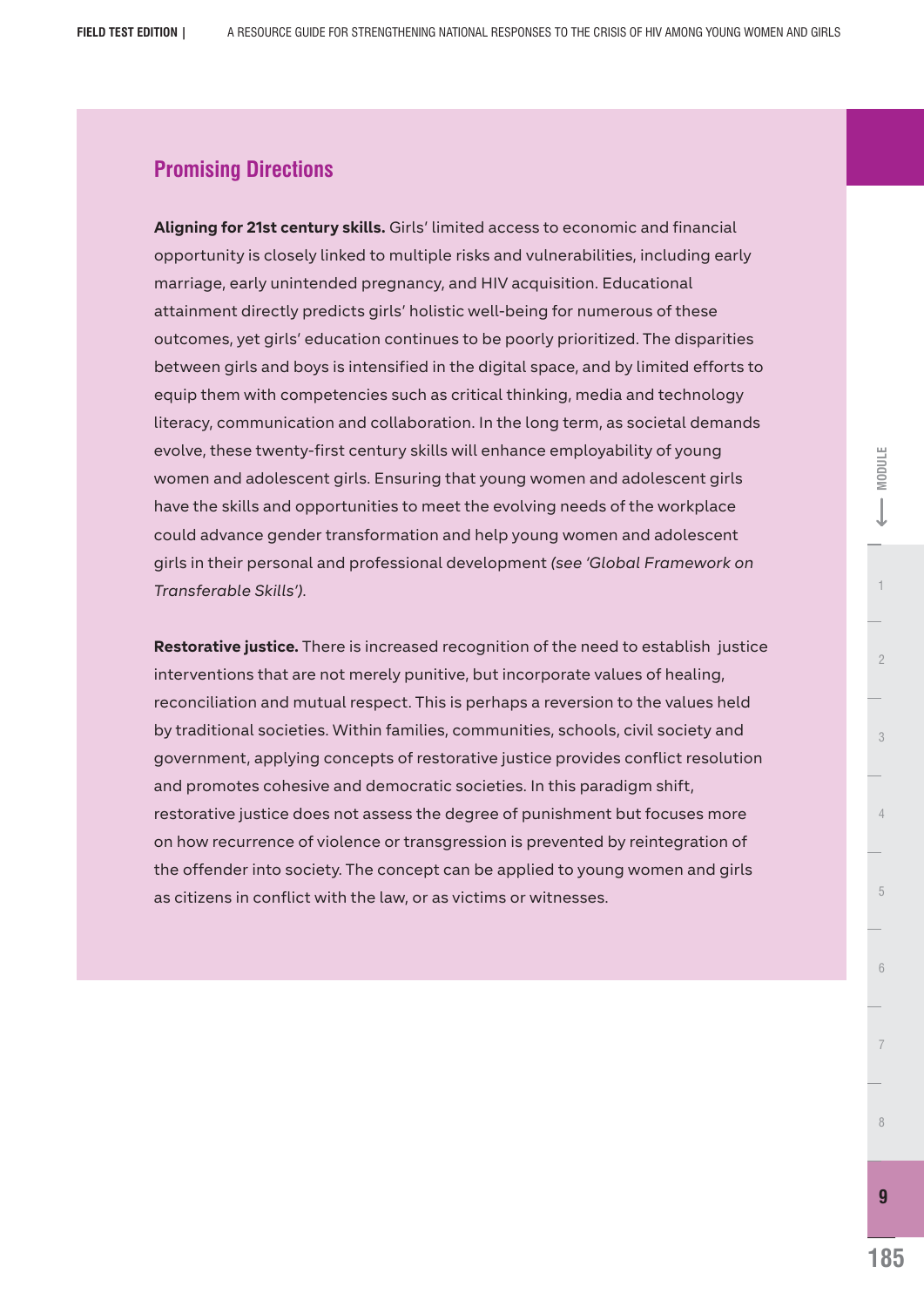# **Case Study: Cases from the field<sup>3</sup>**

Responding to the articulated strategy and policy of the Government of the Republic of Zambia (GRZ) on skilling up its youth population by 2030 and building on an already-established strong partnership between the GRZ and United Nations Children's Fund (UNICEF) around the rights of women and girls, UNICEF Zambia is implementing the Zambian Girls 2030: Realizing My Potential Initiative, a program of entrepreneurship, financial literacy, career guidance, and corporate mentoring aimed at empowering adolescent Zambian girls, enabling them to gain important skills to both improve their own lives and to contribute to the realisation of Zambia's Vision 2030. The programme is being implemented in 200 schools from Northern Province (Mungwi, Mbala, Luwingu and Mpulungu Districts) and Southern Province (Monze, Sinazongwe, Namwala and Pemba Districts).

The objective of the Zambian Girls 2030 programme, supported through partnership with UK National Committee, is to empower girls through career guidance and skills mentoring through three key interventions:

**1. School-level career and skills clubs.** These school-level clubs include girls in Grades 5–12, who meet weekly over the course of each school year to participate in career information sessions given by successful business leaders and distinguished role models, with a particular emphasis on women leaders. The career and skills information sessions focus on personal and career development, financial literacy and entrepreneurship. The core elements of club sessions include: career counselling with a focus on job markets in Zambia and the skills needed to access the job market, especially careers with traditional low entry of females (such as careers in science, technology, engineering and mathematics (STEM)); offering girls an overview of existing opportunities for higher education, student loans/bursary schemes, etc.; providing girls with the skills needed to access higher education (such as filling out a college application); training on financial planning, budgeting, savings, opening a bank account, accessing credit, etc; and entrepreneurship and business skills training and information.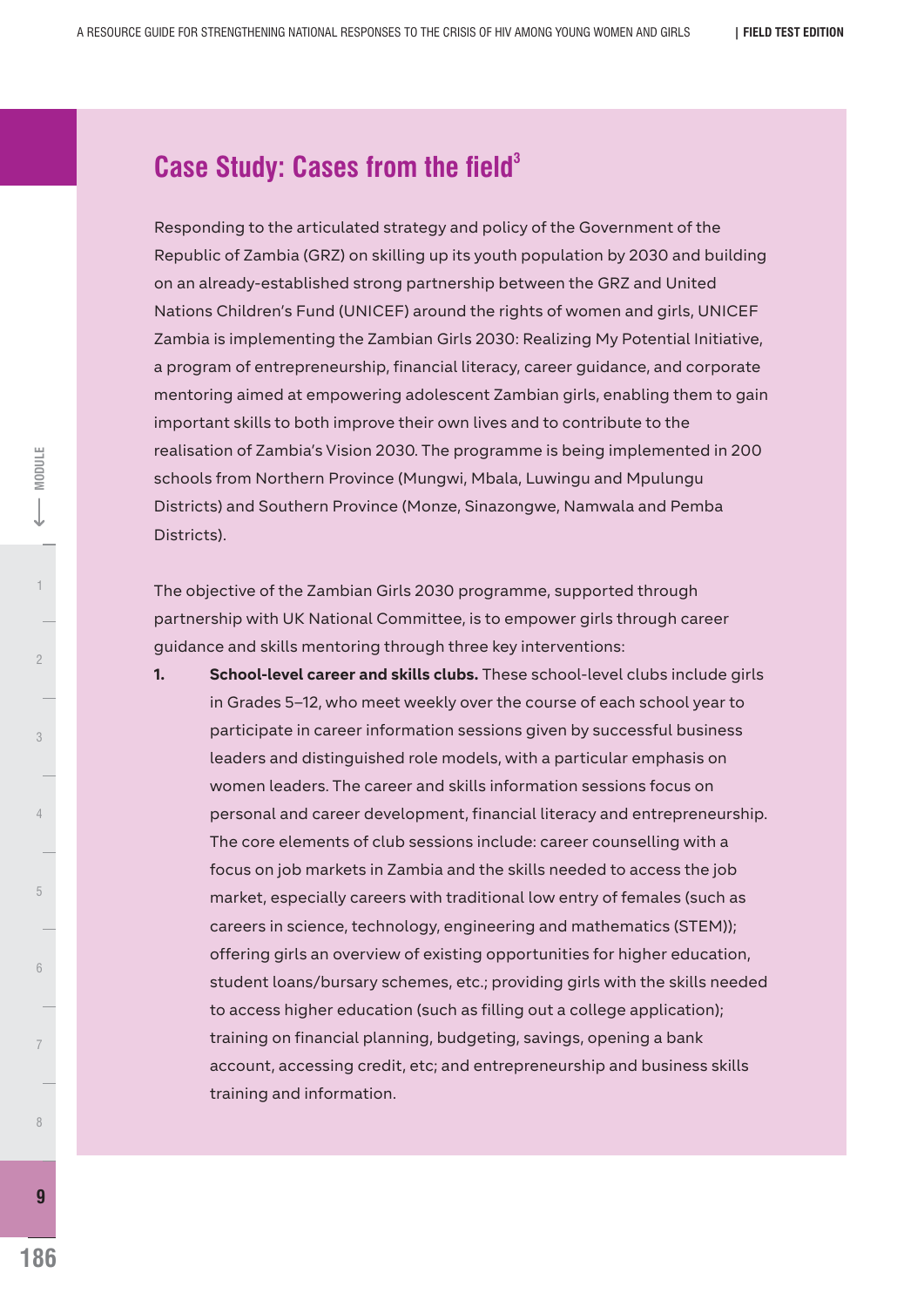**FIELD TEST EDITION |** A RESOURCE GUIDE FOR STRENGTHENING NATIONAL RESPONSES TO THE CRISIS OF HIV AMONG YOUNG WOMEN AND GIRLS

- **2. District-level career and skills camps.** These district-level camps are conducted during school holidays for girls in Grades 8 and 9. Camps engage corporate, academic and government leadership figures and specialists — with a particular emphasis on successful female leaders to present the workplace realities and requirements of various fields of employment as well as opportunities for post-primary education and skills development. The camps also introduce the girls to potential role models and mentors who might guide them beyond this intervention. Camps also includes a 1-day career fair and exhibition by local businesses to introduce the girls to the realities of doing business in their area. Camp sessions focus on: 1) tertiary-level study, presenting options for academic studies beyond Grade 12, particularly in areas of low female entry and matched to labour market demands/shortages; 2) practicalities of applying to and attending college (such as application processes and scholarship availability); 3) job opportunities in different fields, with a focus on fields with traditionally low female entry; 4) professional workplace skills such as personal presentation, interviewing skills, professional dress standards, diction, persuasive expression, work and business ethics, and skills required for doing business in the 21st century economy.
- **3. Career internship programme.** The internship programme matches adolescent girls in Grades 10, 11 and 12 with short-term corporate opportunities according to market needs, the girls' areas of interest and skills, and the availability of positions. Each internship is a full-time 2-week placement during the holiday period in an academic institution, corporation or government agency in a location such as the Copperbelt or Lusaka. The placements are in fields that currently need skilled staff, are traditionally low female entry, or are fields of expected growth in job market share.

In this project, UNICEF Zambia Country Office, through a partnership with the Ministry of General Education (MoGE) and implementing partner Restless Development, contributed to empowering girls through the provision of career and skills mentoring, financial literacy education and internship opportunities. To date, about 14,845 learners (9,811 girls) have attended the school clubs, 1,213 girls - MODULE

**9** 

8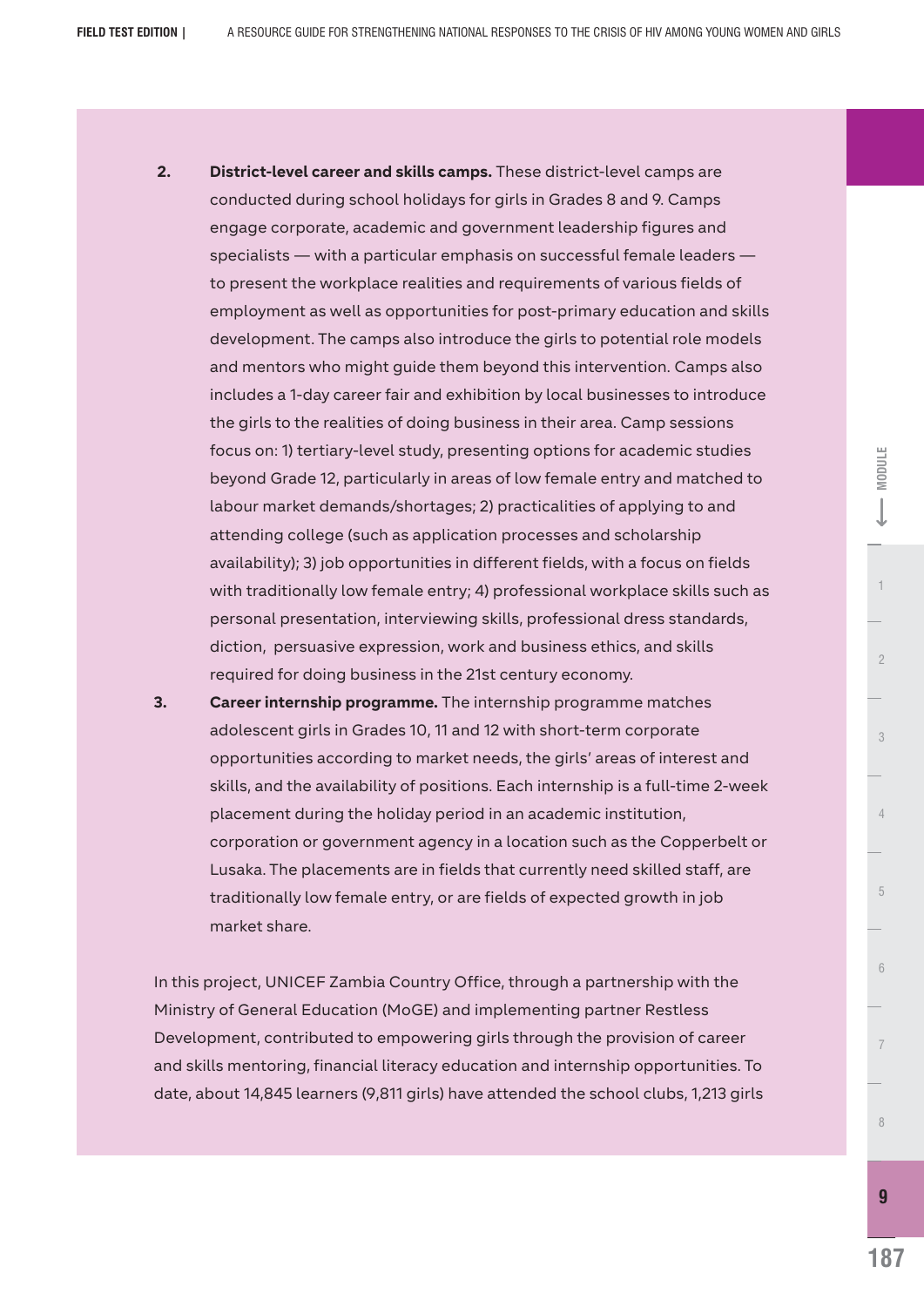have participated in career skills camps, and 423 girls have received internship placements. Through these interventions, adolescent Zambian girls have acquired knowledge and life skills that will enable them to improve their own lives through education and career choices. Skills acquired include financial literacy and entrepreneurship skills, and leadership and communication skills, and girls have received professional career development.

A number of challenges in implementation of the programme were identified:

- Learners' attendance at club meetings was inconsistent, often because of the long distances between home and school, the need to leave school early for the weekly clubs, and responsibilities at home. To address this challenge, UNICEF and Restless Development engaged the district MoGE officers to work with school administrators through school governance structures such as the parents and teachers committee to make parents aware of the importance of such initiatives for their children and therefore encourage their participation.
- Attendance was also reduced at times because of sports, school fairs, JETS (junior engineers, technicians and scientists) activities and other school obligations. To address the problem, clubs changed their schedules to accommodate other activities. UNICEF, in collaboration with the MoGE, is exploring the creation of synergies and linkages between the JETS programme and the careers and skills development initiative at all levels. The guidance and counselling teachers supporting and supervising the career club activities had limited availability for career club meetings. This challenge was mitigated through the empowerment of girls elected as chairpersons to facilitate the career club activities. Transfers of trained guidance and counselling teachers created gaps in the provision of trained counsellors. This problem was mitigated through continued refresher training and support from the district guidance and counselling

coordinators in the capacity-building of guidance and counselling teachers. Data collection from 200 schools has been challenging, in part because of a weak reporting system between schools and the national MoGE. It was necessary to install an ICT system to support real-time data collection.

A number of valuable lessons have been learned through this programme:

4

3

 $\overline{2}$ 

1 2 **MODULE**

**MODULE** 

5

6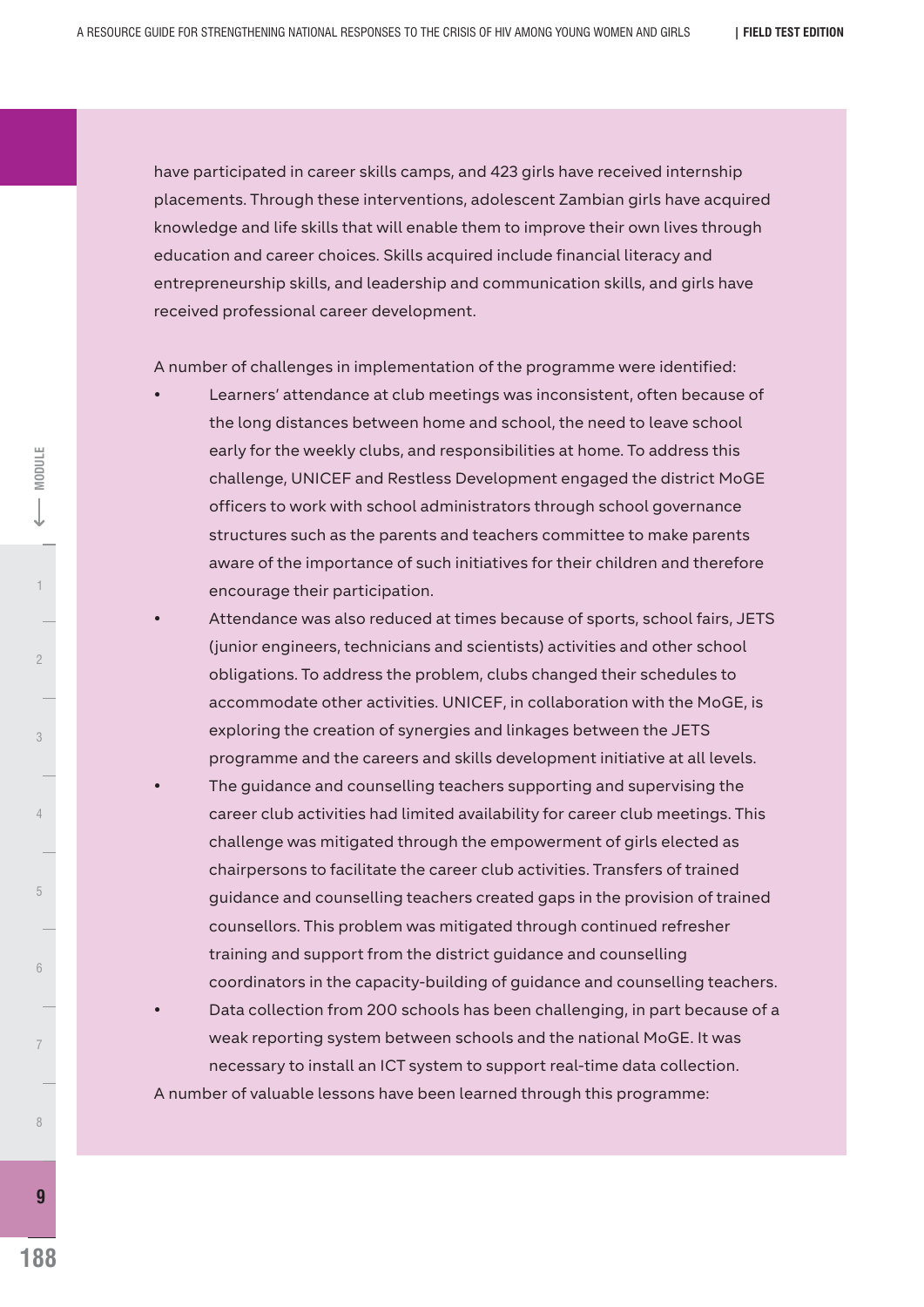- Positive shifts in societal perception of the value of girls. During the midline evaluation, the guidance and counselling teachers and school managers reported positive shifts in the societal perception of girls, particularly by fathers taking more interest in supporting their daughters to become educated. This shift could be observed in enrolment rates of girls into schools, reductions in girls' absenteeism and improved academic performance of girls in class. School managers further noted that during school open days, more male parents with female children were coming to collect the performance results of their children than previously. This meant that positive pressure and support from the parents motivated the girls to remain focused on their studies and to remain in school.
- **Teacher involvement.** Involvement of all subject teachers in planning careers-related activities is a good stepping stone to improved delivery of quality career and employability learning.
- Self-discovery. The sessions on human development, especially on SRH and rights, were critical for learners to dispel myths and understand their bodies and the risks that adolescents can be exposed to.
- Public-private partnerships. The newly established partnerships and linkages of both public and private institutions at the national, provincial and district levels, if fostered by the MoGE, can provide a basis for forming coalitions that support career guidance and counselling in schools beyond the career skills and camps and career fairs. UNICEF and its implementing partner are advocating for the formation of a national steering committee on guidance and counselling, to provide strategic planning around such possibilities.

**9**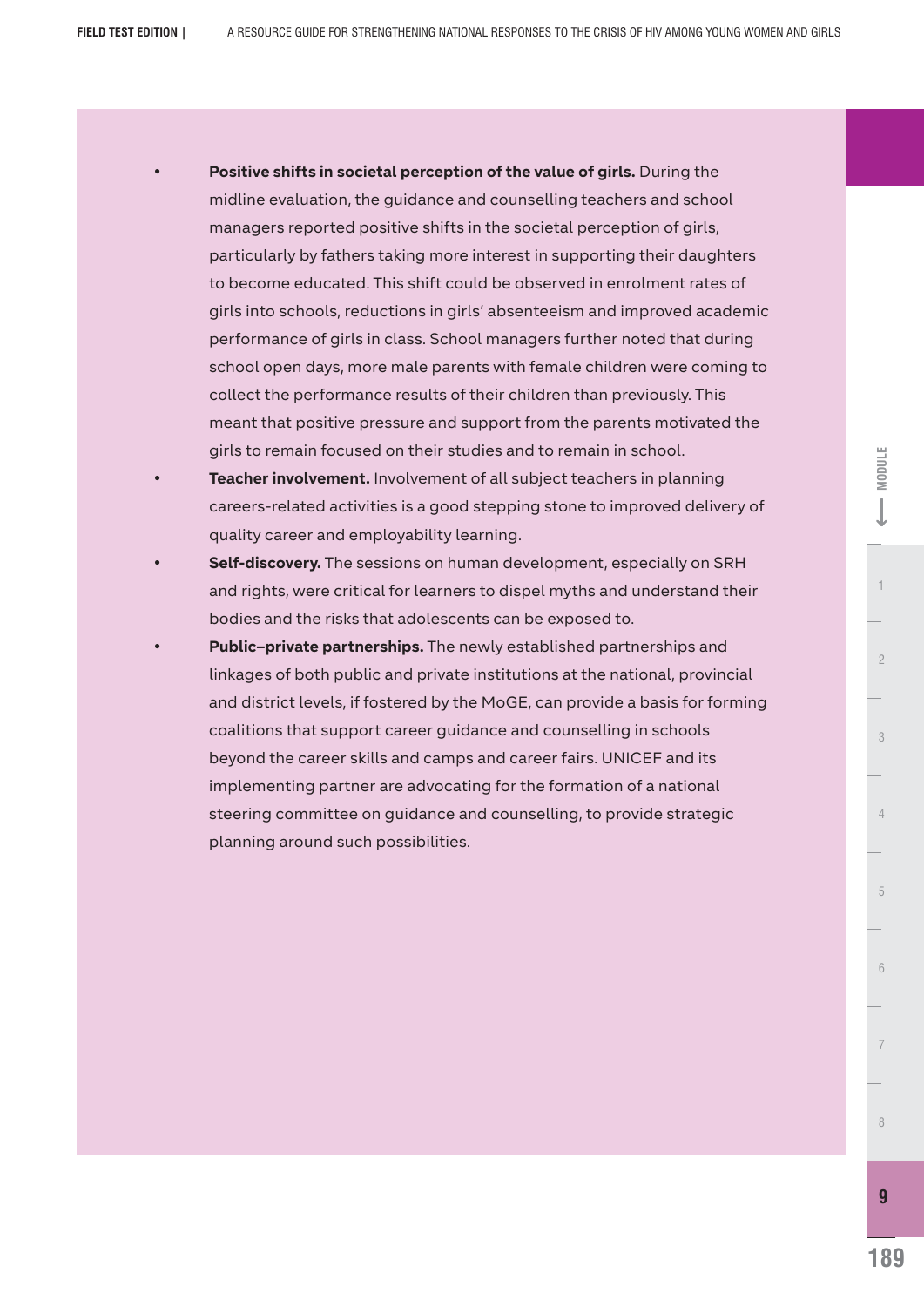# **Inventory of Legal Instruments, Covenants and Commitments**

#### **African Charter on Human and Peoples' Rights,1981**

An international human rights treaty that promotes and protects human rights in the African continent.

https://treaties.un.org/doc/Publication/UNTS/Volume%201520/volume-1520-I-26363-English.pdf

#### **African Charter on the Rights and Welfare of the Child, adopted in 1990, came into force in 1999**

Known as ACRWC or Children's Charter, this comprehensive instrument sets out rights and defines universal principles and norms for the status of children. https://www.un.org/en/africa/osaa/pdf/au/afr\_charter\_rights\_welfare\_child\_africa\_1990.pdf

#### **African Youth Charter, 2006**

Provides a framework for youth empowerment in the African continent, addressing key issues including health, skill development, employment and education. https://www.un.org/en/ frica/osaa/pdf/au/ frican\_youth\_charter\_2006.pdf

### **Committee on the Elimination of All Forms of Discrimination against Women (CEDAW), General Recommendation 21, Equality in Marriage and Family Relations, 1994**

CEDAW is the body of independent experts that monitors implementation of the Convention on the Elimination of All Forms of Discrimination against Women. In Recommendation 21, CEDAW stresses the significance of compliance with women's basic rights within the family. https://www.refworld.org/docid/48abd52c0.html

# **Convention on the Elimination of All forms of Discrimination against Women (CEDAW), adopted in 1979, came into force in 1981**

This defines what constitutes discrimination against women and sets up an agenda for national action to address such discrimination.

https://www.un.org/womenwatch/daw/cedaw/cedaw.htm

# **Convention for the Suppression of the Traffic in Persons and of the Exploitation of the Prostitution of Others, approved in 1949, came into force in 1951**

Provides procedures to combat international human trafficking, punish offenders and prohibit brothels and other venues of prostitution.

https://www.ohchr.org/EN/ProfessionalInterest/Pages/TrafficInPersons.aspx

**MODULE**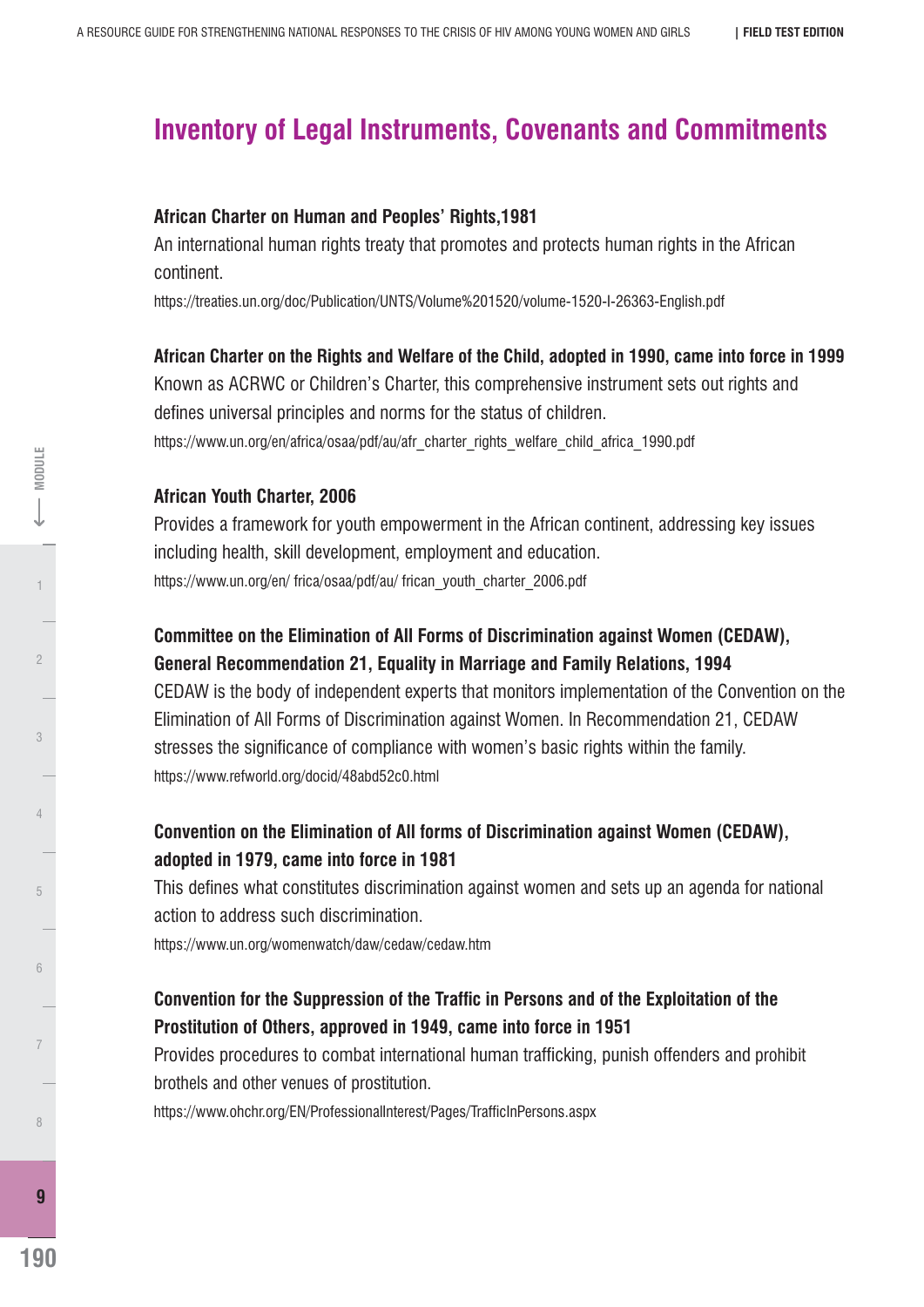# **Convention on Consent to Marriage, Minimum Age for Marriage and Registration of Marriages, 1964**

The Convention reaffirms that marriages should be consensual, by requiring the establishment and enforcement of a minimum marriage age and marriage registration. https://treaties.un.org/doc/Treaties/1964/12/19641223%2002-15%20AM/Ch\_XVI\_3p.pdf

## **Convention on the Rights of the Child, adopted in 1989, came into force in 1990**

An international human rights treaty that protects children's rights by explaining who children are, their rights, and government responsibilities.

https://www.unicef.org/sites/default/files/2019-04/UN-Convention-Rights-Child-text.pdf

# **International Covenant on Economic, Social and Cultural Rights, adopted in 1966, came into force in 1976**

The Covenant provides the legal framework to protect and preserve the most basic economic, social and cultural rights.

https://www.ohchr.org/en/professionalinterest/pages/cescr.aspx

# **International Covenant on Civil and Political Rights, adopted in 1966, came into force in 1976**

A human rights treaty providing protections for civil and political rights, enforcing countries that have ratified the treaty to protect and preserve basic human rights. https://www.ohchr.org/en/professionalinterest/pages/ccpr.aspx

# **Protocol to the African Charter on Human and Peoples' Rights on the Rights of Women in Africa, 2003**

Known as the Maputo Protocol, this instrument declares comprehensive rights for women, including the right to equality, to take part in politics, to autonomy in reproductive health, and to end female circumcision.

https://www.un.org/en/africa/osaa/pdf/au/protocol\_rights\_women\_africa\_2003.pdf

# **SADC Protocol on Gender and Development, 2008, revised 2018**

The revised protocol from the Southern African Development Community (SADC) sets genderresponsive legislation, policies, programmes and projects to promote gender equality, empower women and eliminate discrimination.

https://www.tralac.org/documents/resources/sadc/1186-sadc-protocol-on-gender-and-development-17-august-2008/file.html

https://www.tralac.org/documents/resources/sadc/1187-agreement-amending-the-sadc-protocol-on-gender-anddevelopment-31-august-2016/file.html

**Example**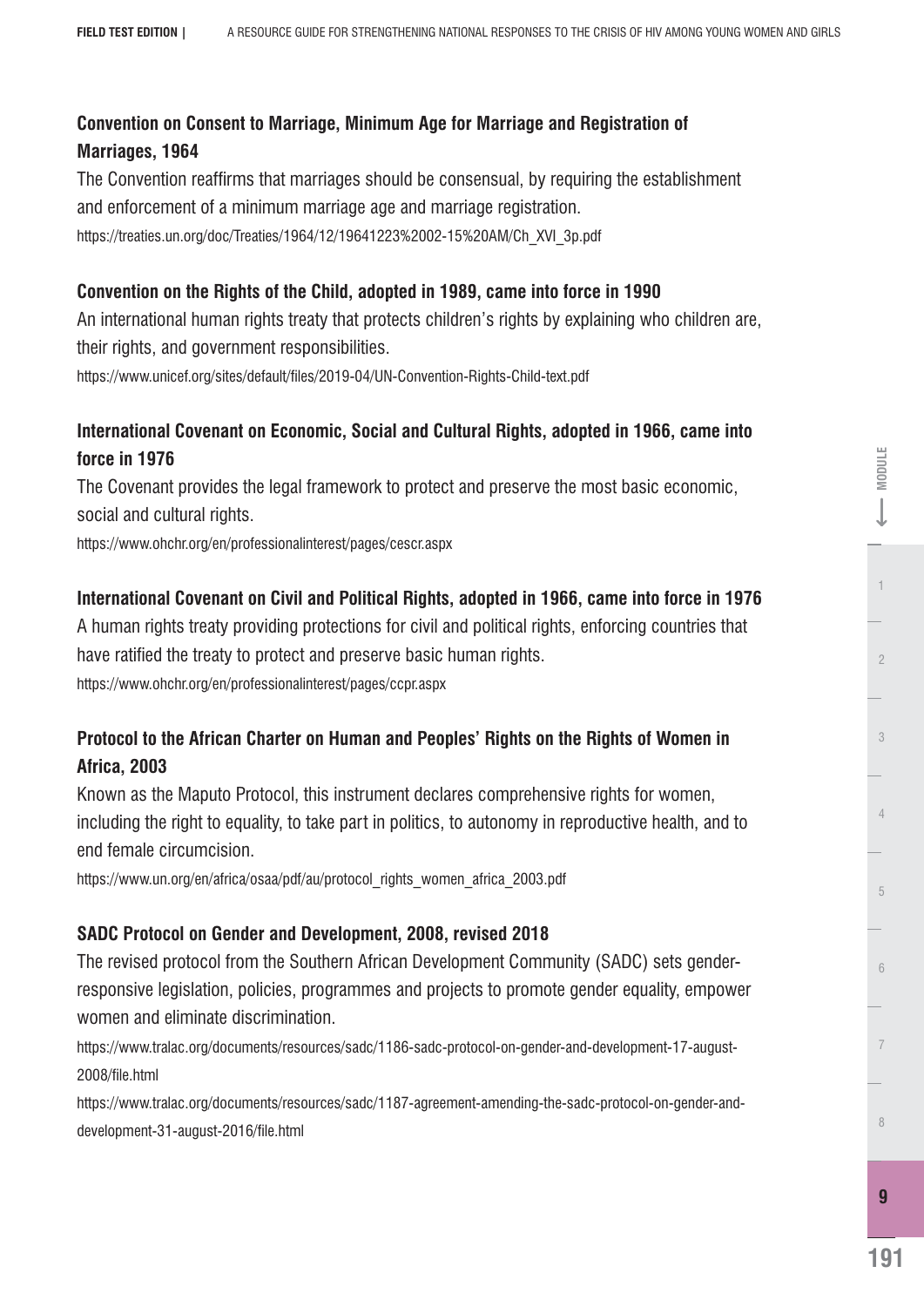#### **Universal Declaration of Human Rights, 1948**

This declaration was the first document to set out fundamental human rights that are to be universally protected.

https://www.ohchr.org/EN/UDHR/Documents/UDHR\_Translations/eng.pdf

#### **Vienna Declaration and Programme of Action, 1993**

This human rights declaration was adopted at the World Conference on Human Rights and confirms the universality of human rights.

https://www.ohchr.org/Documents/ProfessionalInterest/vienna.pdf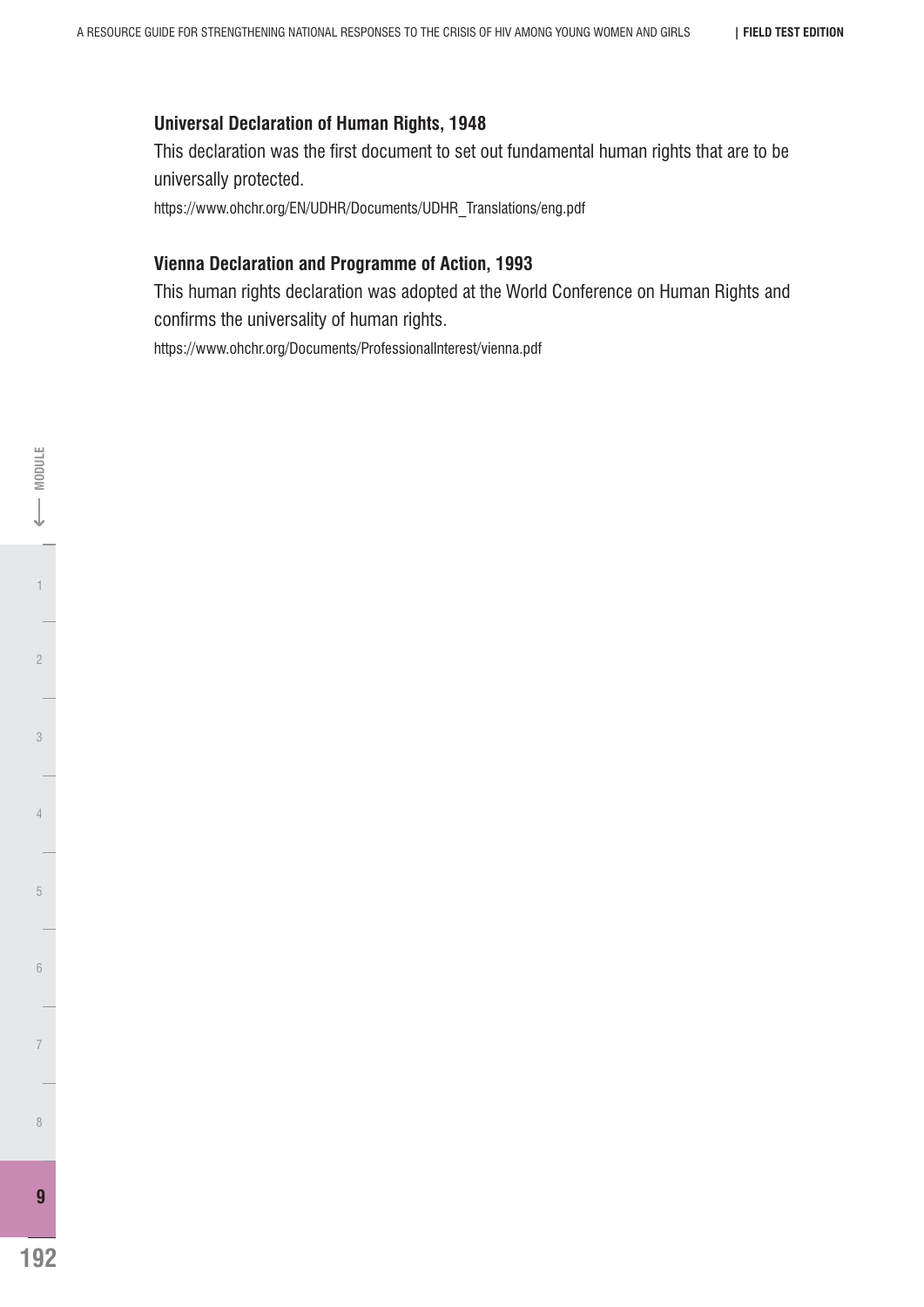# **HIGHLIGHTED IMPLEMENTER RESOURCES**

#### **9.1 Promote Legal, Policy and Regulatory Environments that Create Girl- and Woman-friendly Opportunity Structures**

#### **HIV and the Law: Risks, rights & health**

Global Commission on HIV and the Law; 2012; English http://www.undp.org/content/dam/undp/library/HIV-AIDS/Governance%20of%20HIV%20Responses/Commissions%20report%20final-EN.pdf

The Global Commission on HIV and the Law called on countries to outlaw discrimination, repeal punitive laws and enact protective laws to promote public health and human rights for effective HIV responses. The report presents public health, human rights and legal analysis and makes recommendations for lawmakers and policymakers, civil society, development partners and private sector actors involved in crafting a sustainable global response to HIV. These recommendations remain relevant today, including recommendations that affect adolescent girls and young women, with a specific focus on children and youth and on gender.

#### **HIV and the Law: Risks, rights & health — 2018 supplement**

Global Commission on HIV and the Law; 2018; English, French, Spanish, Russian https://hivlawcommission.org/supplement

More than 89 countries have taken action to repeal or reform laws. This supplement, supported by the United Nations Development Programme (UNDP), highlights developments since 2012 in science, technology, law, geopolitics and funding that affect people living with or at risk from HIV and its co-infections. The recommendations add to and amplify those of the Commission's 2012 report, Risks, Rights & Health.

## **Practical Manual: Legal environment assessment for HIV: An operational guide to conducting national legal, regulatory and policy assessments for HIV**

UNDP; 2014; English

http://www.undp.org/content/undp/en/home/librarypage/hiv-aids/practical-manual--legal-environment-assessment-for-hiv--anopera.html

The manual offers step-by-step guidance on how to undertake a national legal environment assessment, with concrete case studies, tools and resources. It is intended to assist governments, civil society and other key stakeholders to develop evidence-informed policy and strategy, to review and reform laws and policies based on human rights considerations and to support increased capacity to achieve enabling legal environments for effective HIV responses.

#### **Zero Discrimination in Health Care Settings: Background note**

Joint United Nations Programme on HIV/AIDS (UNAIDS); 2017; English http://www.unaids.org/sites/default/files/media\_asset/20171117\_UNAIDS\_PCB41\_Zero\_discrimination-health-caresettings\_17.27\_EN.PDF

This guidance, focuses on how to reduce discrimination in health-care settings for diverse groups, including adolescent girls. It emphasizes the need to gather evidence on discrimination occurring in health-care settings and to take multi-dimensional measures to prevent intersecting forms of discrimination. This is illustrated through numerous case examples from around the world. Health-worker capacity to provide non-discriminatory services must be built through pre-service and in-service training on human rights, nondiscrimination, free and informed consent, confidentiality and privacy. Other duty bearers such as law-enforcement officers also need related training and to share good practices. Likewise, adolescent girls (and other vulnerable populations) need the knowledge, capacity and agency to claim their right to non-discriminatory health services. Repressive laws must be addressed, for instance around the age of consent for services, non-disclosure, mandatory testing, and criminalization of key populations. The guidance elaborates how to achieve these and provides numerous country case examples from which policymakers, programmers and others can learn.

# **SADC Model Law on Eradicating Child Marriage and Protecting Children Already in Marriage**

SADC Parliamentary Forum supported by Girls Not Brides; 2016; English, French, Portuguese https://www.girlsnotbrides.org/resource-centre/sadc-model-law-child-marriage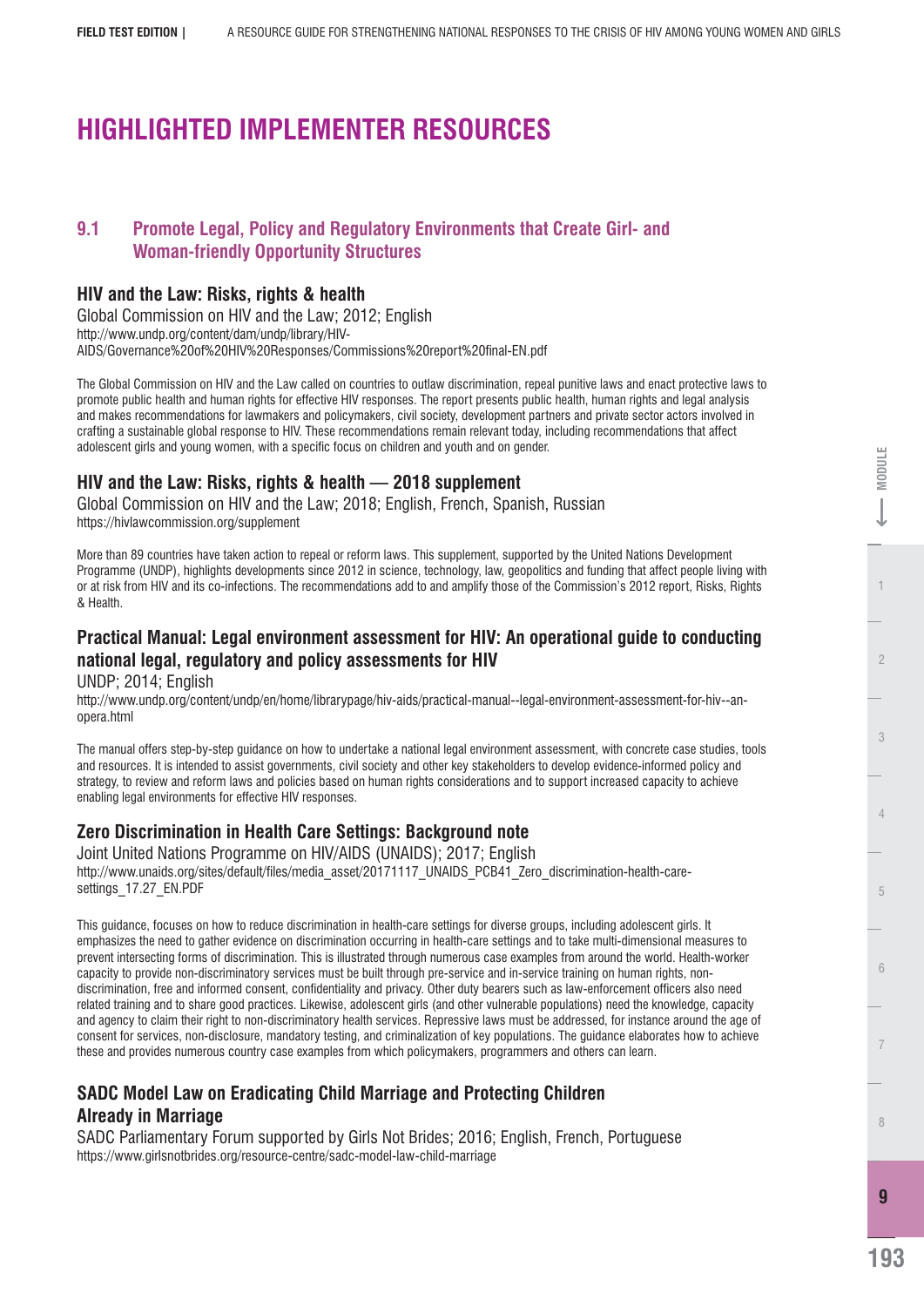The Model Law is intended to trigger policy reforms and development or revision of substantive laws in member states of the Southern African Development Community. It assists policymakers and those who draft legislation to address all the relevant areas in need of legislative reform regarding child marriage, without usurping the authority of national legislatures. It is also intended for use by lawmakers, judicial officers, researchers and administrators.

#### **A Check-list for National Strategies to End Child Marriage**

Girls not Brides; 2016; English, French

https://www.girlsnotbrides.org/wp-content/uploads/2016/03/2016\_03-GNB-Check-list-for-National-Strategies.pdf

The Girls Not Brides checklist for national strategies is widely used by governments and their partners to develop a comprehensive response to end child marriage. For example, it has been used by the End Violence Partnership to support governments' national strategy development to end violence against children. Implementing countries include Nigeria, Ghana, Kenya and Niger. The checklist focuses on adolescent girls aged 10–19 years, and would require some content change to include HIV, but the overall approach is designed to support adolescent girls.

#### **9.2 Support Safe Environments for Young Women and Adolescent Girls**

#### **School-related Gender-based Violence: Global guidance**

UNESCO, UN Women; 2016; English, Arabic, French, Spanish

http://www.unwomen.org/en/digital-library/publications/2016/12/global-guidance-on-addressing-school-related-gender-basedviolence

Tthe global guidance provides key information for governments, policymakers, teachers, practitioners and those in civil society who wish to take concrete action against SRGBV. It introduces approaches, methodologies, tools and resources that have shown positive results in preventing and responding to SRGBV. The guidance contributes to the generation of knowledge, evidence and standards of response.

#### **A Whole School Approach to Prevent School-related Gender-based Violence: Minimum standards and monitoring framework**

UN Girls' Education Initiative (UNGEI); 2018; English http://www.coachescorner.org/tools

his guide presents a set of minimum standards for a whole-school approach to prevent and respond to SRGBV and a monitoring framework to measure the effectiveness of the approach. A whole-school approach is a strategy that takes into account the interconnectedness of schools, communities and families in order to improve the school environment for students, staff and community members. Evidence suggests that a whole-school approach has the potential to address all forms and drivers of SRGBV.

#### **Free to Be**

Plan International 2016–ongoing; English http://planfreetobe.org

Free to Be is a crowd-mapping tool enabling young women to identify and share public spaces that make them feel at risk or safe. It has empowered young women to challenge unsafe experiences and geographically identify spaces where change needs to occur.

#### **Unsafe in the City: The everyday experiences of girls and young women**

Plan International, Monash University; 2018; English https://www.plan.org.au//media/plan/documents/reports/unsafeinthecityen.pdf?la=en&hash=1E3E32544F4183B291DC4080EB4 D2E924F11B729

Girls and young women in Delhi, Kampala, Lima, Madrid and Sydney contributed over 21,000 testimonials, as part of the Free to Be project, analysed in this report. In all five cities, boys and men verbally insult, grope, stalk and flash girls and young women. Free to Be advocates and campaigns for change. Both the Free to Be mapping tool *(see 'Free to Be')* and the report should assist policymakers and programmers everywhere to address the issue of unsafe spaces for adolescent girls and young women. This 2018 report on cities is the first of an annual series that will examine behaviours, attitudes and beliefs that limit girls' freedom and opportunities in specific environments or sectors.

#### **9.3 Engender Institutions to Work for Young Women and Girls**

**Women & Girls Safe Spaces: A guidance note based on lessons learned from the Syrian crisis** United Nations Population Fund (UNFPA) Regional Syria Response Hub; 2015; English, Arabic

**Website:** https://www.unfpa.org/resources/women-girls-safe-spaces-guidance-note-based-lessons-learned-syrian-crisis

**MODULE**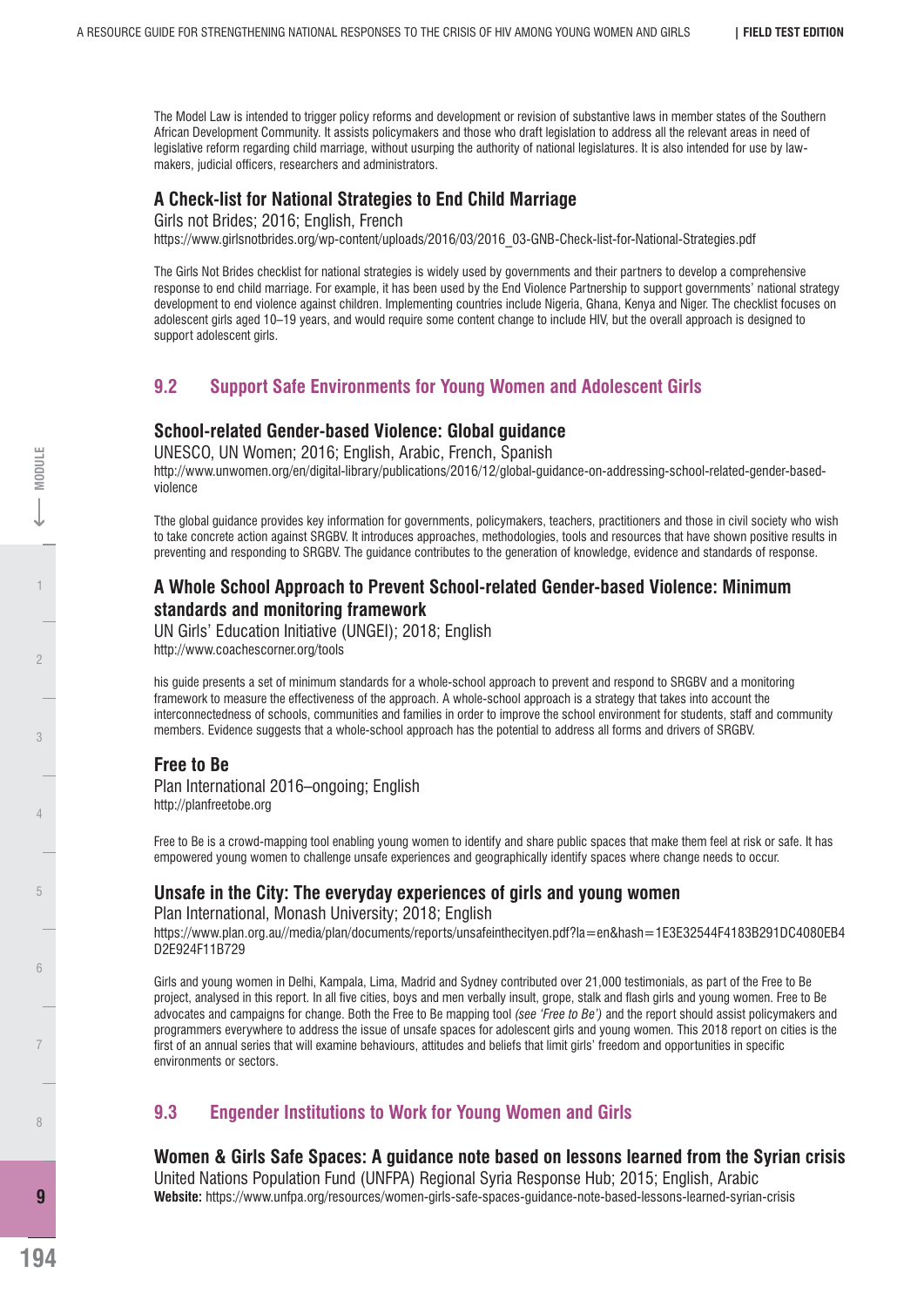This document provides an overview of what safe spaces are and what key principles should be followed when establishing such spaces in humanitarian and post-crisis contexts. This guidance is based on the experiences of UNFPA and its partners in Jordan, Lebanon, Iraq, Syria and Turkey. It also refers to experiences documented by the Gender-Based Violence coordination mechanisms in Jordan and Lebanon. Lessons learned from other regions are also referenced. Guidance has also been taken from the child protection and adolescent girl sectors in establishing child-friendly spaces and girls' safe spaces.

#### **Stand Up, Speak Out!**

Girls not Brides; 2016; English, French (pending) https://www.girlsnotbrides.org/youth-activism-training-programme

This youth activism training tool was launched by members of Girls Not Brides in Zimbabwe in early 2018. It is also being used by Girls Not Brides members in Malawi. The tool includes a trainer manual and a participant guide and addresses the age range 15–24 years. The effectiveness of the tool needs to be assessed in time, but the tool appears a promising approach to training youth for activism. The tool would need modification to be relevant to HIV prevention among adolescent girls and young women, as the training focus is on child marriage. Consideration is needed on how to use the tool in contexts with little open civic space.

#### **The Global State of Evidence on Interventions to Prevent Child Marriage: GIRL Center research brief no. 1**

Chae, Sophia and Thoai D. Ngo, The Girl Innovation, Research and Learning (GIRL) Center, Population Council; 2017; English

https://www.popcouncil.org/uploads/pdfs/2017PGY\_GIRLCenterResearchBrief\_01.pdf

This review of 22 rigorously evaluated interventions (part of a randomized controlled trial, quasi-experimental study, or a natural experiment), incorporates results across 13 low- and middle-income countries up to 2017. The study documented the types of childmarriage interventions and approaches used, assessed what works best and what does not work to reduce child marriage, and investigated the impact of interventions on other aspects of girls' well-being. The findings suggest that an empowerment approach is key to success, and that economic approaches were the least successful in preventing child marriage. Most studies also found improved girls' schooling outcomes and reduced risk of pregnancy/childbearing. A few studies reported the costs of implementation. The study makes recommendations for policymakers, planners and implementers on how to improve the effectiveness of child-marriage interventions, including a focus on documentation and on evaluating interventions.

#### **Children's Consent Framework: Policy and practice for maturity-aligned engagement of children in decisions about HIV-related medical and social services and management of confidential information**

Health Policy Plus; 2018; English http://www.healthpolicyplus.com/pubs.cfm?get=10250

This framework is useful for national and subnational programmers to assist in the effective implementation of supportive policies. It proposes standardized policies and practices to help providers, caregivers and children navigate the individual- and situation-specific decisions about who provides consent for HIV medical and social services or sharing confidential HIV data. Practical support tools to assess individual capacity and policy language are included, with links on partnerships and transparency.

#### **Children's Consent for HIV Services: A policy analysis of the health, social welfare, and education sectors in Kenya**

Health Policy Plus; 2018; English http://www.healthpolicyplus.com/pubs.cfm?get=10249-10449

In Kenya, Health Policy Plus worked with government and donor stakeholders, organizations implementing medical and social welfare HIV services for children, and youth representatives to conduct a consultation to gain insight into the country context of children's consent for HIV services. Key findings are that there are multiple inconsistencies between and within the sectors of health, welfare and education regarding consent, and also regarding putting the interests of the child first. The findings led to recommendations to improve the overall policy situation and to make it more coherent. National policymakers and programmers could utilize or adapt the approach elsewhere to assess the related policy environment to identify barriers, gaps, inconsistencies and other challenges that impede effective programming.

#### **Architecture for Gender Transformative Programming and Measurement: A primer**

Plan International; 2018; English

https://www.ohchr.org/Documents/Issues/Women/WRGS/MainstreamingGenderPerspective/EmrulHasan.pdf

Achieving gender equality, promoting gender justice, realizing girls' rights and fostering an inclusive society are core objectives of Plan Canada's programming as an organization dedicated to child rights and equality for girls. The guide includes three specific tools: a rights-based theory of change, a women and girls' empowerment index, and gender equality project scoring. These three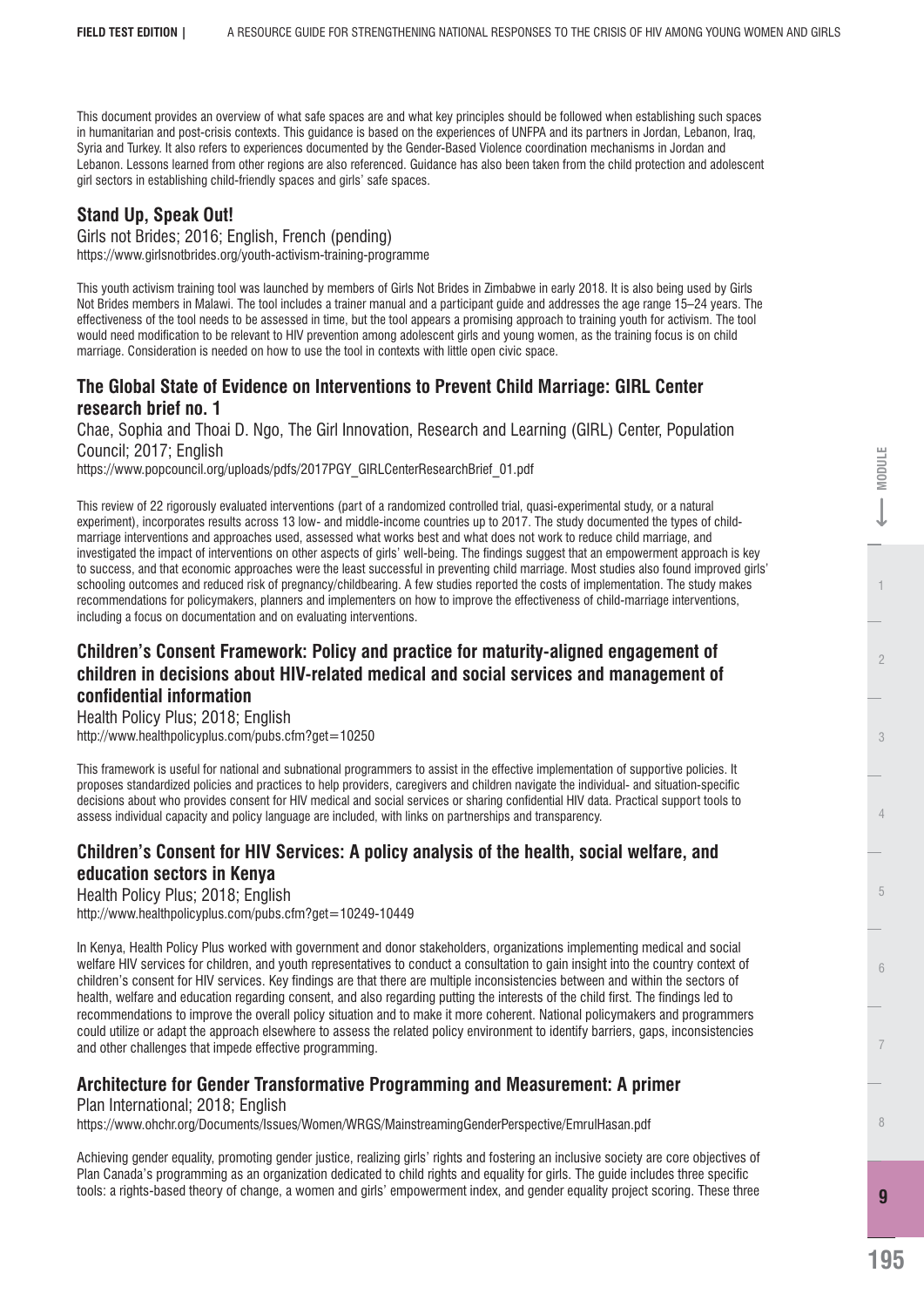tools provide an interconnected and mutually reinforcing architecture to guide interventions at the project design stage, throughout implementation, and in the demonstration of impact during the evaluation stage.

#### **Movement Capacity Assessment Tool**

Chen, PeiYao, Kelly Gannon and Lucy McDonald Stewart, Global Fund for Women's Learning and Evaluation Team; 2018; English https://www.globalfundforwomen.org/our-new-movement-capacity-assessment-tool/#.XB8sYM1RWMp

This is an online tool to assist movements working for change to assess the strengths, needs and priorities of their movement and to use the results to develop action plans to strengthen the movement's capacity. At the pilot stage, the tool included a series of questions that capture respondents' perceptions of their movements along seven key dimensions: 1) a strong grassroots base, 2) a strong leadership pipeline, 3) strong alliances, 4) a collective political agenda, 5) the use of multiple strategies, 6) a support infrastructure, and 7) a strong collective capacity to ensure the safety and security of human rights defenders. It also captures a movement's stages of development as it evolves, and highlights the different capacity and support needs of emerging compared with mature movements. Understanding these can help planners and programmers to assist movements more effectively.

#### **Youth Changing the River's Flow: A facilitator's guide**

Southern Africa AIDS Dissemination Center (SafAIDS); 2016; English https://genderjustice.org.za/publication/youth-changing-rivers-flow-facilitators-guide

The content of this facilitator's guide is derived from existing programmes and campaigns, among them the SAfAIDS Changing the River's Flow (CTRF) programme, implemented across nine southern African countries, and Sonke Gender Justice's One Man Can campaign. The materials were tested with and reviewed by a cadre of community transformation facilitators from each of the partner organizations in December 2015.

#### **9.4 Advance the Implementation of Legal, Policy and Regulatory Instruments for Communities**

#### **Community-based Paralegals: A practitioner's guide**

Open Society Justice Initiative; 2010; English, Thai https://www.justiceinitiative.org/publications/community-based-paralegals-practitioners-guide

This resource provides guidance on how to design or improve community-based paralegal programmes. It draws lessons from both grassroots experience and research. Community paralegals are trained and conduct mediation, community organizing, education, and advocacy with formal and customary authorities. Paralegals are linked to lawyers who provide guidance and can take a case to litigation if frontline methods are not successful.

#### **Legal Aid Service Programming: A guide on programming in Africa**

UNDP; 2014; English

https://www.undp.org/content/dam/undp/library/Democratic%20Governance/Legal%20Aid%20Service%20Provision%20- %20A%20Guide%20on%20Programming%20in%20Africa.pdf

This guide provides practical guidance on how to support legal aid service provision and advice on how to overcome some of the common challenges faced when programming in this area. The guide covers criminal and civil legal aid and recognizes the critical role that legal aid can play in promoting development, especially when the legal aid services target poor and marginalized communities.

#### **Women's Access to Justice for Gender-Based Violence: A practitioner's guide**

International Commission of Jurists; 2016; English and Arabic https://www.icj.org/wp-content/uploads/2016/03/Universal-Womens-accesss-to-justice-Publications-Practitioners-Guide-Series-2016-ENG.pdf

The ICJ's 12th Practitioner's Guide, Women's Access to Justice for Gender-Based Violence, is designed to support legal practitioners and human rights defenders involved, or interested, in pursuing cases of gender-based violence. The Guide provides information about regional and international law and standards relevant to gender-based violence, advice on implementing these standards as part of domestic law reform and examples of existing good practice in seeking protection for women. The Guide also addresses the practical issues that are faced by women who have been subject to gender-based violence and the steps that are necessary to secure their access to justice in practice.

7

4

1 2 **MODULE**

 $\overline{c}$ 

**MODULE**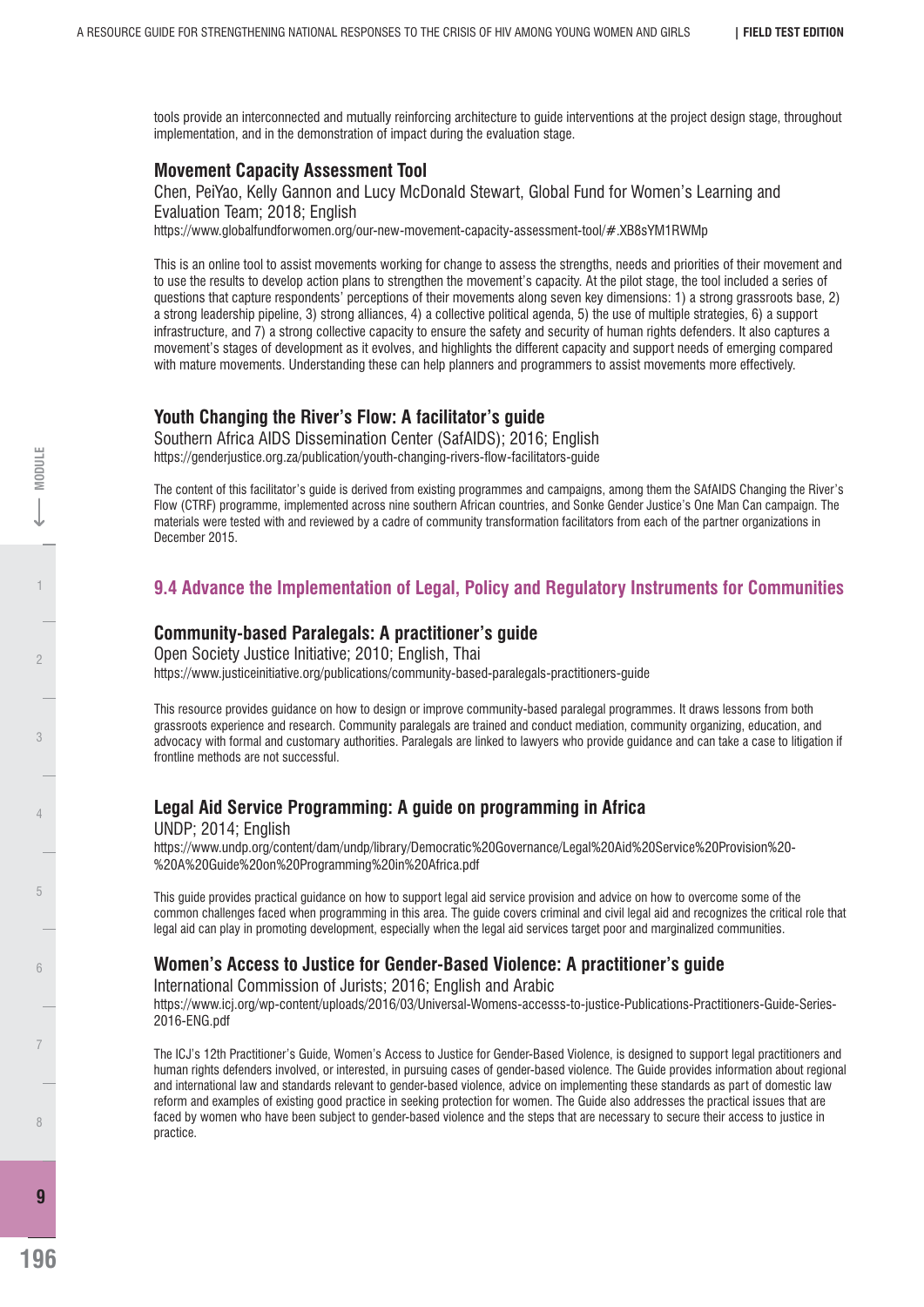#### **Practitioner Brief – Navigating Complex Pathways to Justice: Engagement with customary and informal justice systems**

International Development Law Organization (IDLO); 2019; English https://www.idlo.int/sites/default/les/pdfs/publications/IDLO-Practitioner-Brief-Customary-and-Informal-Justice-web-FINAL.pdf

In a bid to make justice accessible for all, IDLO has launched a series of Consultations on customary and informal justice systems. The global dialogue is informed by a series of publications titled 'Navigating Complex Pathways to Justice: Engagement with customary and informal justice systems' that seeks to advance policy dialogue and distil lessons from programming and research, to help realize Sustainable Development Goal (SDG) 16. This Practitioner Brief offers a set of concrete tools, recommendations and good practices to support engagement with customary and informal justice systems.

#### **Policy and Issue Brief – Navigating Complex Pathways to Justice:Engagement with customary and information justice systems**

International Development Law Organization (IDLO); 2019; English https://www.idlo.int/publications/policy-and-issue-brief-engagement-customary-and-informal-justice-systems

In a bid to make justice accessible for all, IDLO has launched a series of Consultations on customary and informal justice systems. The global dialogue is informed by a series of publications titled 'Navigating Complex Pathways to Justice: Engagement with customary and informal justice systems' that seeks to advance policy dialogue and distil lessons from programming and research, to help realize Sustainable Development Goal (SDG) 16. This Policy and Issue Brief presents findings and policy recommendations for engaging with customary and informal justice systems, and providing information on features and challenges related to engagement.

#### **Passport to Success (PTS)**

International Youth Foundation; 2019; English https://www.passporttosuccess.org ; https://www.passporttosuccess.org/pts-traveler

PTS is a suite of products and services proven to foster in-demand life skills. Refined over more than a decade, PTS responds to the needs of businesses, educational institutions, governments, non-profit organizations, and young people themselves. PTS offers solutions to global challenges which include the skills gap, future of work, student achievement, and other barriers to opportunity.

#### **Promoting Restorative Justice for Children**

United Nations, Office of the Special Representative of the Secretary-General on Violence Against Children; 2013; English

https://sustainabledevelopment.un.org/content/documents/2599Promoting\_restorative\_justice.pdf

This report examines the potential of restorative justice programmes to facilitate conflict resolution and provide appropriate protection to children. This applies to the justice system, whether children are victims, offenders or witnesses, but it also applies in a range of other contexts, including at school, in residential care units, in social welfare settings and in the community.

#### **A Practitioner's Toolkit on Women's Access to Justice Programming**

UN Women, UNDP, United Nations Office on Drugs and Crime (UNODC), Office of the United Nations High Commissioner for Human Rights (OHCHR); 2018; English, Spanish https://www.unwomen.org/en/digital-library/publications/2018/5/a-practitioners-toolkit-on-womens-access-to-justice-programming

This toolkit provides practical guidance on: how to address barriers that women face in obtaining justice as claimants, victims, witnesses or offenders within the key context areas of marriage, family and property rights; ending violence against women; and women in conflict with the law, with special reference to country-level programming.

#### **Global Framework on Transferable Skills**

UNICEF; 2019; English, French, Spanish, Arabic https://www.unicef.org/media/64751/file/Global-framework-on-transferable-skills-2019.pdf

This Framework, developed to support UNICEF in delivering on the results of its Strategic Plan 2018–2021 and 'Every Child Learns' UNICEF Education Strategy (2019–2030), provides a shared vision of work on the topic of skills development across UNICEF. As a global public good document, it can also be used by governments and other stakeholders working to promote quality education. It is a living document that will be periodically updated. It assumes a vision of quality education and learning for children and adolescents grounded in human rights values that builds and develops skills and knowledge to contribute to holistic individual. social and economic development.

8

4

3

1 **2** MODE  $\begin{bmatrix} 1 & 2 \\ 2 & 1 \end{bmatrix}$  2

 $\overline{2}$ 

 $-$  MODULE

5

6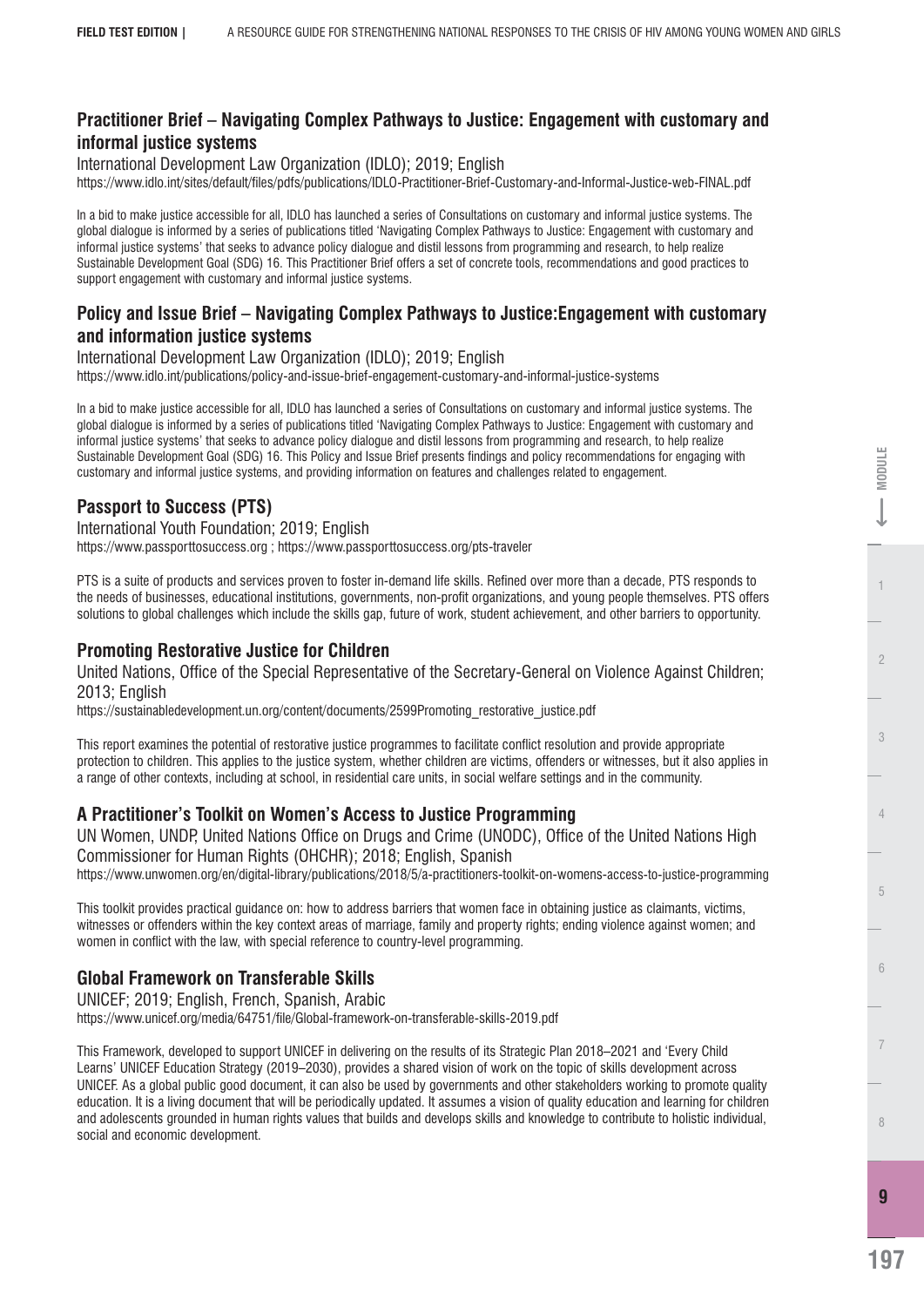# **Key Normative and Technical Guidance Documents**

**Butchart, Alexander, and Susan Hillis, 'INSPIRE: Seven strategies for ending violence against children', WHO, 2016,**

https://apps.who.int/iris/rest/bitstreams/920857/retrieve [accessed 25 June 2020].

**Every Woman Every Child, 'Technical Guidance for Prioritizing Adolescent Health', EWEC, 2017,** https://www.unfpa.org/sites/default/files/pub-pdf/UNFPA\_EWEC\_Report\_EN\_WEB.pdf [accessed 25 June 2020].

**United Nations Educational, Scientific and Cultural Organization, UNFPA, UN Women and UNICEF, 'International Technical Guidance on Sexuality Education: An evidence-informed approach', UNESCO, Paris, 2018,**

https://www.unaids.org/sites/default/files/media\_asset/ITGSE\_en.pdf [accessed 25 June 2020].

**United Nations Programme on HIV/AIDS, 'Making the Money Work for Young People: A**  participation tool for the Global Fund to fight AIDS, Tuberculosis and Malaria', UNAIDS, **Geneva, 2014,** 

https://www.unaids.org/sites/default/files/media\_asset/JC2661\_part2\_en.pdf [accessed 25 June 2020].

#### **United Nations Programme on HIV/AIDS, 'Get on the Fast-Track: The life-cycle approach to HIV', UNAIDS, Geneva, 2016,**

http://www.unaids.org/sites/default/files/media\_asset/Get-on-the-Fast-Track\_en.pdf [accessed 25 June 2020].

**United Nations Programme on HIV/AIDS, 'HIV Prevention among Adolescent Girls and Young Women: Putting HIV prevention among adolescent girls and young women on the fast-track and engaging men and boys', UNAIDS, Geneva, 2016,** 

https://www.unaids.org/sites/default/files/media\_asset/UNAIDS\_HIV\_prevention\_among\_adolescent\_girls\_and\_youn g\_women.pdf [accessed 25 June 2020].

#### **United Nations Programme on HIV/AIDS, 'HIV Prevention 2020 Road Map: Accelerating HIV prevention to reduce new infections by 75%', UNAIDS, Geneva, 2016,**

http://www.unaids.org/sites/default/files/media\_asset/hiv-prevention-2020-road-map\_en.pdf [accessed 25 June 2020].

**United Nations Programme on HIV/AIDS, 'Social Protection: A fast-track commitment to end AIDS. Guidance for policymakers, and people living with, at risk of, and affected by HIV', UNAIDS, Geneva, 2018,**

http://mv.ecuo.org/wp-content/uploads/sites/4/2018/05/jc2922\_social-protection-fast-track-commitment-endaids\_en.pdf [accessed 25 June 2020].

#### **United Nations Programme on HIV/AIDS, 'Gender Assessment Tool: Towards a gendertransformative HIV response', UNAIDS, Geneva, 2018,**

https://www.unaids.org/sites/default/files/media\_asset/unaids-gender-assessment-tool\_en.pdf [accessed 25 June 2020].

#### **UN Women and UNESCO, 'Global Guidance on Addressing School-related Gender-based Violence', UNESCO, Paris, 2016,**

http://www.ungei.org/srgbv/files/Global Guidance SRGBV.pdf [accessed 25 June 2020].

**MODULE**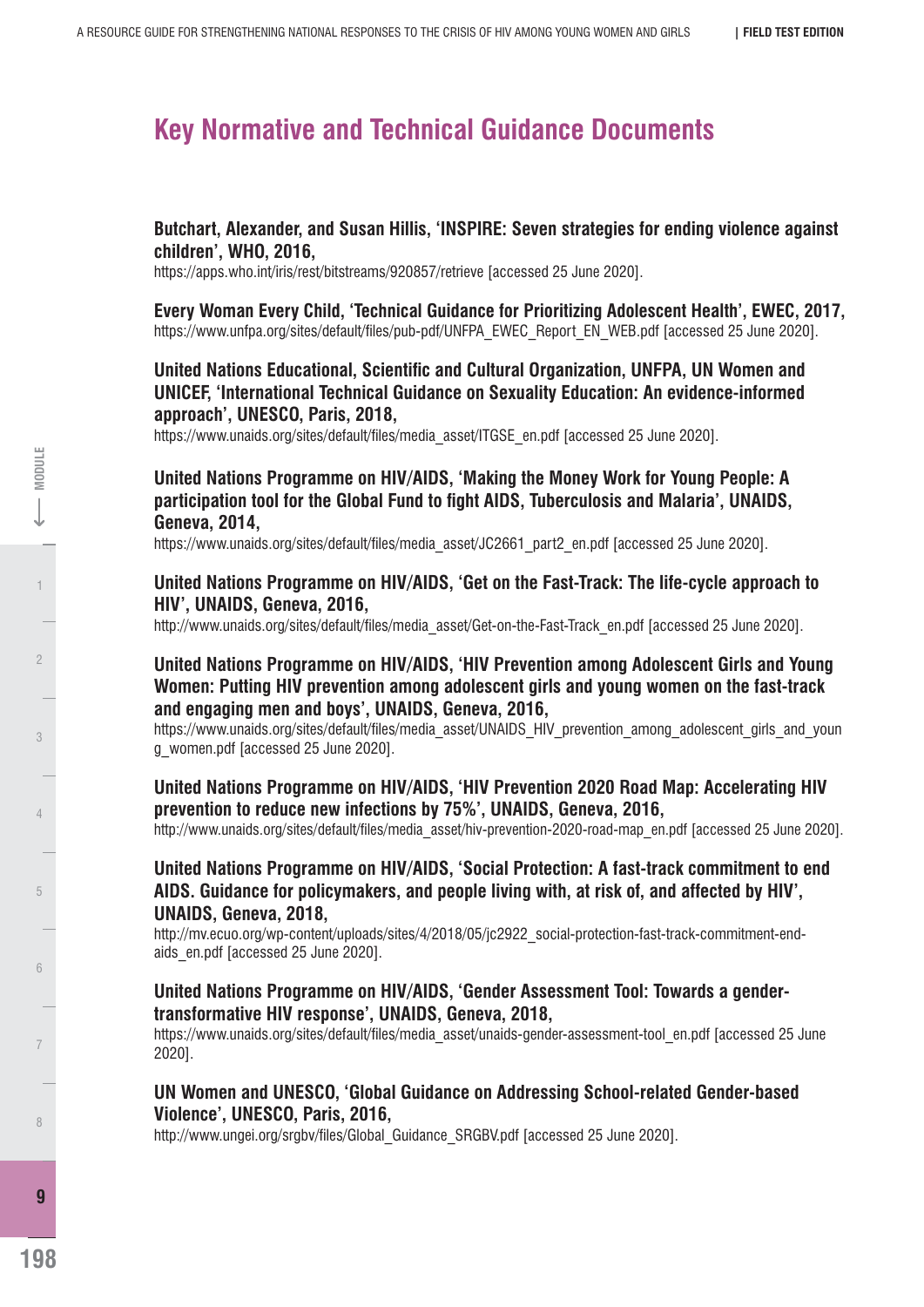# **World Health Organization, 'Consolidated HIV Strategic Information Guidelines. Driving impact through programme monitoring and management', WHO, Geneva, 2020,**

https://apps.who.int/iris/rest/bitstreams/1274308/retrieve [accessed 25 June 2020].

#### **World Health Organization, 'Consolidated Guidelines on HIV Testing Services for a Changing Epidemic', WHO, Geneva, 2019,**

https://apps.who.int/iris/rest/bitstreams/1261990/retrieve [accessed 25 June 2020].

#### **World Health Organization, 'Consolidated Guideline on Self-Care Interventions for Health: Sexual and reproductive health and rights', WHO, Geneva, 2019,**

https://apps.who.int/iris/bitstream/handle/10665/325480/9789241550550-eng.pdf?ua=1 [accessed 25 June 2020].

#### **World health Organization, 'Prevention and Control of Sexually Transmitted Infections (STIs) in the Era of Oral Pre-exposure Prophylaxis (PrEP) for HIV', WHO, Geneva, 2019,**

https://apps.who.int/iris/bitstream/handle/10665/325908/WHO-CDS-HIV-19.9-eng.pdf?ua=1 [accessed 25 June 2020].

#### **World Health Organization, 'Respect Women: Preventing violence against women', WHO, Geneva, 2019,**

https://apps.who.int/iris/bitstream/handle/10665/312261/WHO-RHR-18.19-eng.pdf?ua=1 [accessed 25 June 2020].

#### **World Health Organization, 'Consolidated Guideline on Sexual and Reproductive Health and Rights of Women Living with HIV', WHO, Geneva, 2017,**

http://apps.who.int/iris/bitstream/10665/254634/1/WHO-RHR-17.03-eng.pdf?ua=1 [accessed 25 June 2020].

## **World Health Organization, 'Global Accelerated Action for the Health of Adolescents (AA-HA!). Guidance to support country implementation', WHO, Geneva, 2017,**

http://apps.who.int/iris/bitstream/10665/255415/1/9789241512343-eng.pdf?ua=1 [accessed 25 June 2020].

#### **World Health Organization, 'Responding to Children and Adolescents who have been Sexually Abused: WHO clinical guidelines', WHO, Geneva, 2017,**

https://apps.who.int/iris/bitstream/handle/10665/259270/9789241550147-eng.pdf?sequence=1 [accessed 25 June 2020].

#### **World Health Organization, 'A Tool for Strengthening Gender-sensitive National HIV and Sexual and Reproductive Health (SRH) Monitoring and Evaluation Systems', WHO, Geneva, 2016,**  https://apps.who.int/iris/bitstream/handle/10665/251903/9789241510370-eng.pdf?sequence=1 [accessed 25 June 2020].

#### **World Health Organization, 'Consolidated Guidelines on the Use of Antiretroviral Drugs for Treating and Preventing HIV Infection: Recommendations for a public health approach', WHO, Geneva, 2016,**

https://apps.who.int/iris/bitstream/handle/10665/208825/9789241549684\_eng.pdf?sequence=1 [accessed 25 June 2020].

#### **World Health Organization, 'Guidelines on HIV Self-Testing and Partner Notication: Supplement to consolidated guidelines on HIV testing services', WHO, Geneva, 2016,**

https://apps.who.int/iris/bitstream/handle/10665/251655/9789241549868-eng.pdf?sequence=1 [accessed 25 June 2020].

**9**